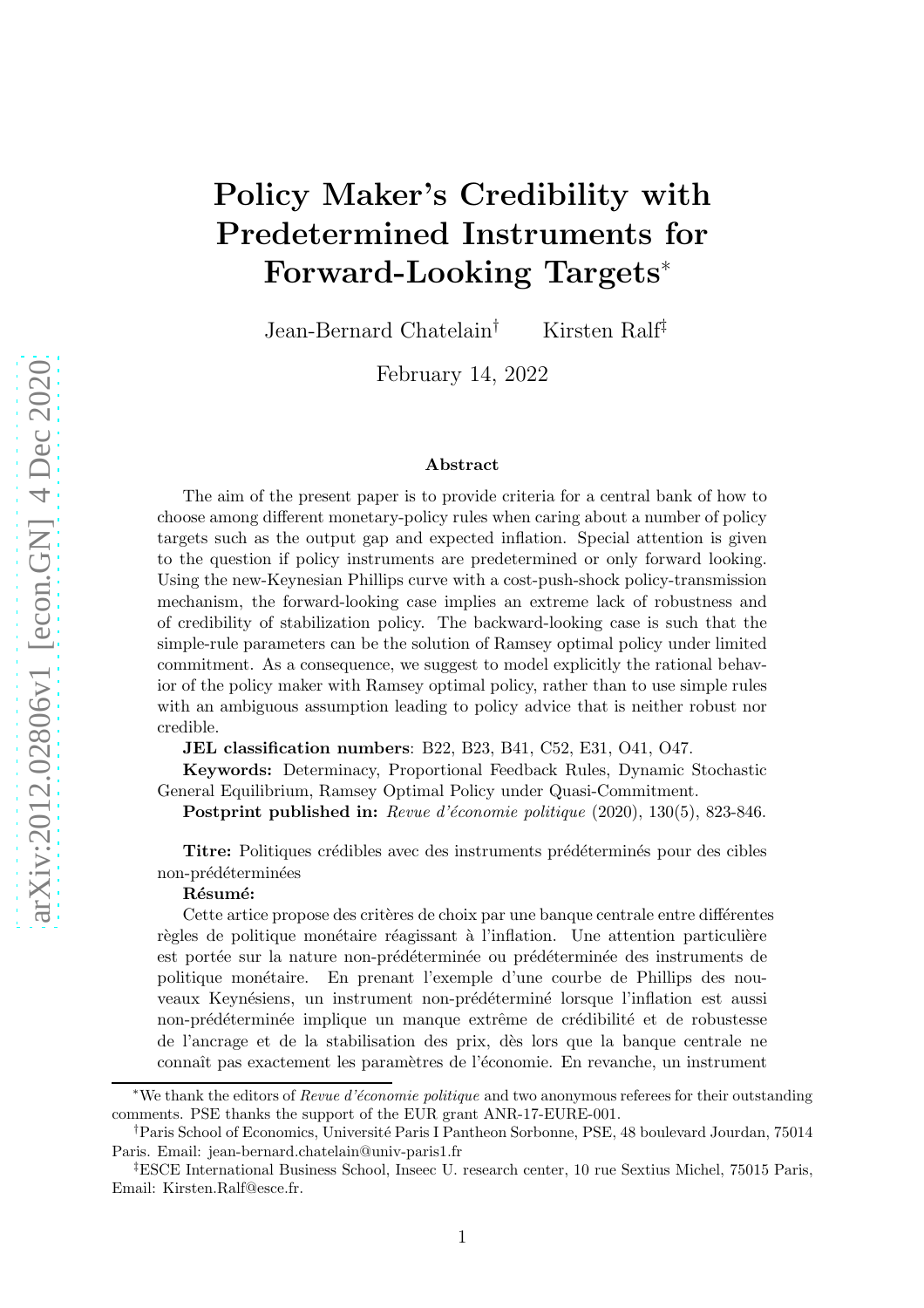prédéterminé est tel qu'une régle proportionnelle ancre l'inflation non-prédéterminée de manière robuste et crédible. Cette règle peut alors être une forme réduite d'une politique optimale à la Ramsey avec un minimum de crédibilité et de robustesse. Nous recommandons de modéliser des politique optimales avec un minimum de crédibilité de la banque centrale plutôt qu'avec des règles proportionnelles en supposant non-prédéterminés à la fois les instruments et les cibles de la politique monétaire.

Mots clés: Détermination, règles de rétroaction proportionnelles, Politique de Ramsey avec engagement, modèle d'équilibre général dynamique et stochastique.

# 1 Introduction

Throughout the years, a large number of policy rules for the central bank have been proposed. The aim of the present paper is to provide criteria of how to choose among these different rules and how to decide in the mathematical modeling whether the policy instrument should be defined as forward looking or predetermined and its relation to the policy target. In this context, we will compare simple rules with a predetermined policy instrument, simple rules with a forward-looking instrument, and Ramsey optimal policy with quasi commitment in a model with the new-Keynesian Phillips curve as the transmission mechanism (Gali (2015). Special importance is given to the problem of robustness and the existence of bifurcations, following Grandmont (1986), Benhabib, Schmitt-Grohé et Uribe (2001a, 2001b, 2003) and Sorger (2005).

In a first part it will be argued that one cannot deduce from a proportional simple feedback rule, i.e. a rule in which the instrument is a linear function of the deviations of the policy targets from their long-run equilibrium, that the policy instrument is necessarily a forward-looking variable if the policy target is a forward-looking variable. An example of a simple rule is given in Leeper (1991) where the Central Bank's short-term interest rate responds linearly to inflation deviations. A variable is forward-looking in an equation not derived from intertemporal optimization, such as a proportional feedback rule, if two conditions are satisfied: Firstly, the variable should depend on its own expectations, and not only on the expectations of other variables. Secondly, these expectations should not be driven by adaptive expectations. Because these simple proportional rules do not include the expectations of the policy instrument itself, one cannot claim it is obvious that the policy instrument is a forward-looking variable.

This assumption matters a lot for policy recommendation. Simple rule theorists solve their model imposing Blanchard and Kahn's (1980) determinacy condition following an algorithm in three steps (Leeper (1991)):

Firstly, they count the number of predetermined variables.

Secondly, the found number implies the number of stable eigenvalues inside the unit circle for discrete-time models.

Thirdly, the choice of stable and unstable eigenvalues implies a range of values of policy-rule parameters for a given policy-transmission mechanism which is labeled determinacy area. This determinacy area corresponds to policy advice for policy-rule parameters. This third implication is an outcome of Wonham's (1967) theorem. For a controllable system, the parameters of the characteristic polynomial determining these eigenvalues are affine functions of policy-rule parameters. Eigenvalues within the unit circle correspond to a bounded interval of values specific to each policy-rule parameter. Conversely, the values of each policy rule-parameter outside their specific bounded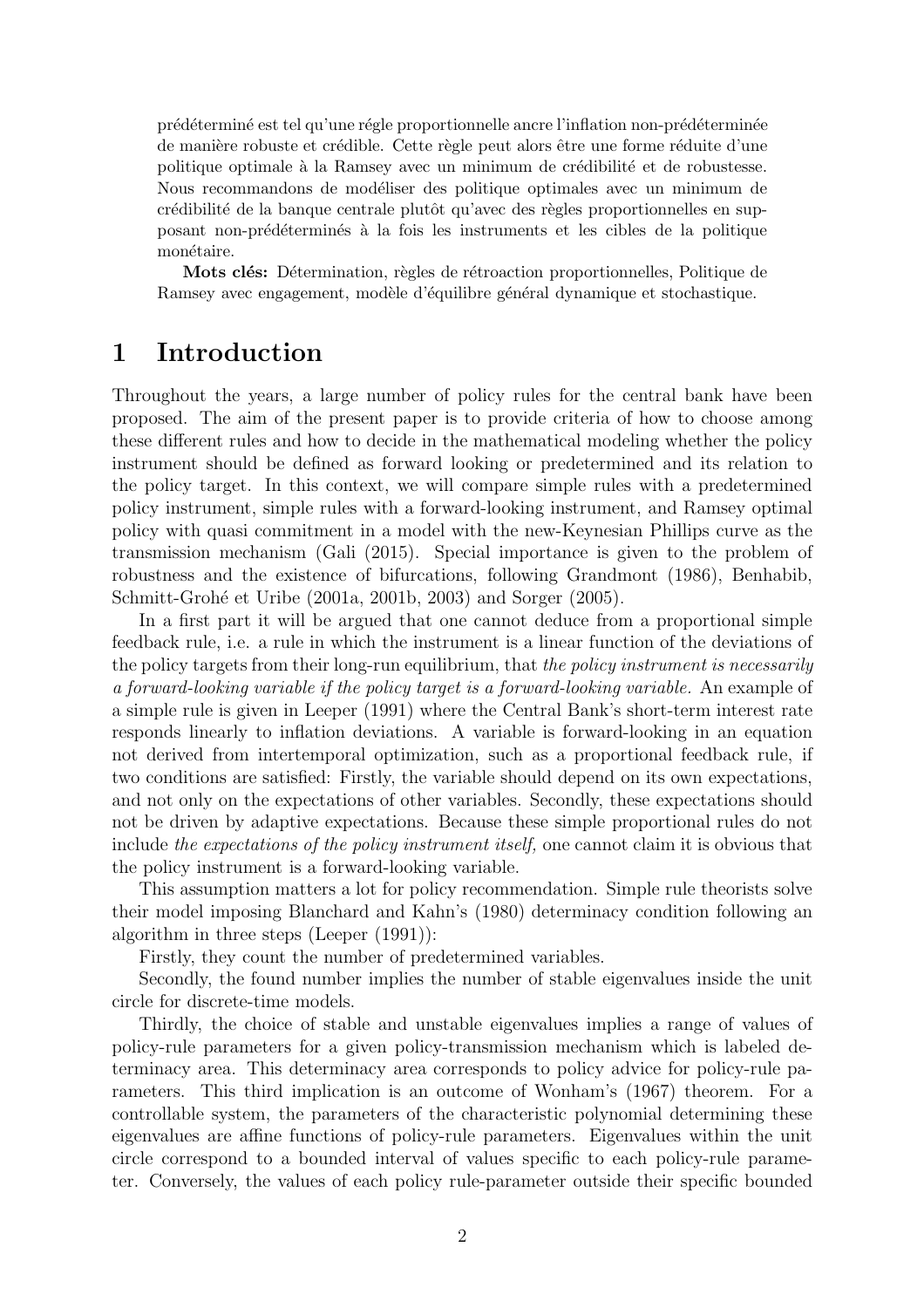interval corresponds to eigenvalues outside the unit circle.

What is missing, however, in some of the seminal papers using simple rules (Leeper (1991), Clarida, Gali and Gertler (1999), Woodford (2003), Gali (2015)), is the discussion of why the policy instrument is a forward-looking variable instead of a "backward-looking" or "predetermined" variable when its responds to the deviations of forward-looking policy targets from their set point. From their computation of the number of stable eigenvalues, the reader can only infer that they *implicitly* assumed that policy instruments are always forward-looking for simple rules. If policy instruments are counted as predetermined variables, the number of eigenvalues inside the unit circle increases. The range of values of policy rule-parameters leading to determinacy is different. Finally, policy recommendations are different.

The second contribution of this paper is to highlight the consequences of assuming policy instruments forward-looking instead of predetermined for a simple rule with forward-looking policy targets. We consider the new-Keynesian Phillips curve as a monetary policy transmission mechanism (Gali (2015)). There is an extreme lack of robustness and of credibility if one assumes that policy instrument is forward-looking when at least one policy target is forward-looking in a proportional feedback simple rule.

Cochrane (2019, p.345) expressed his concern of the lack of robustness and of credibility:

To produce those equilibria, the central bank commits that if inflation gets going, the bank will decrease interest rates, and by doing so it will increase subsequent inflation, without bound. Likewise, should inflation be less than the central bank wishes, it will drive the economy down to the liquidity trap... No central bank on this planet describes its inflation-control efforts this way. They uniformly explain the opposite. Should inflation get going, the bank will increase interest rates in order to reduce subsequent inflation. It will induce stability into an unstable economy, not the other way around. I have not seen selecting among multiple equilibria on any central bank's descriptions of what it does... That the central bank will react to inflation by pushing the economy to hyperinflation seems an even more tenuous statement about people's beliefs, today and in any sample period we might study, than it is about actual central bank behavior.

The assumption of forward-looking policy instruments for forward-looking policy targets in a simple rule corresponds to the complete lack of credibility of the policy maker. This makes sense: If a policy maker does not care at all about the future in his loss function and in the policy transmission mechanism, he does not care to leave the economy with locally unstable dynamics of policy targets on future dates. Local unstability will markedly increases his loss function in the near future if he does not know the parameters of the policy transmission mechanism with an infinite precision. Conversely, policy rules which destabilize the future dynamics of policy targets are not credible for the private sector.

With some credibility, the initial value of the current policy instrument (the funds rate) anchors the initial value of the forward-looking policy target (inflation) using the feedback rule. Hence, there is no longer the indeterminacy of initial inflation. Therefore, it does not make sense to destabilize inflation dynamics to rule out indeterminacy. It follows that the assumption of forward-looking policy instruments for forward-looking policy targets provides useless policy recommendations for policy makers who are usually willing to care about the future.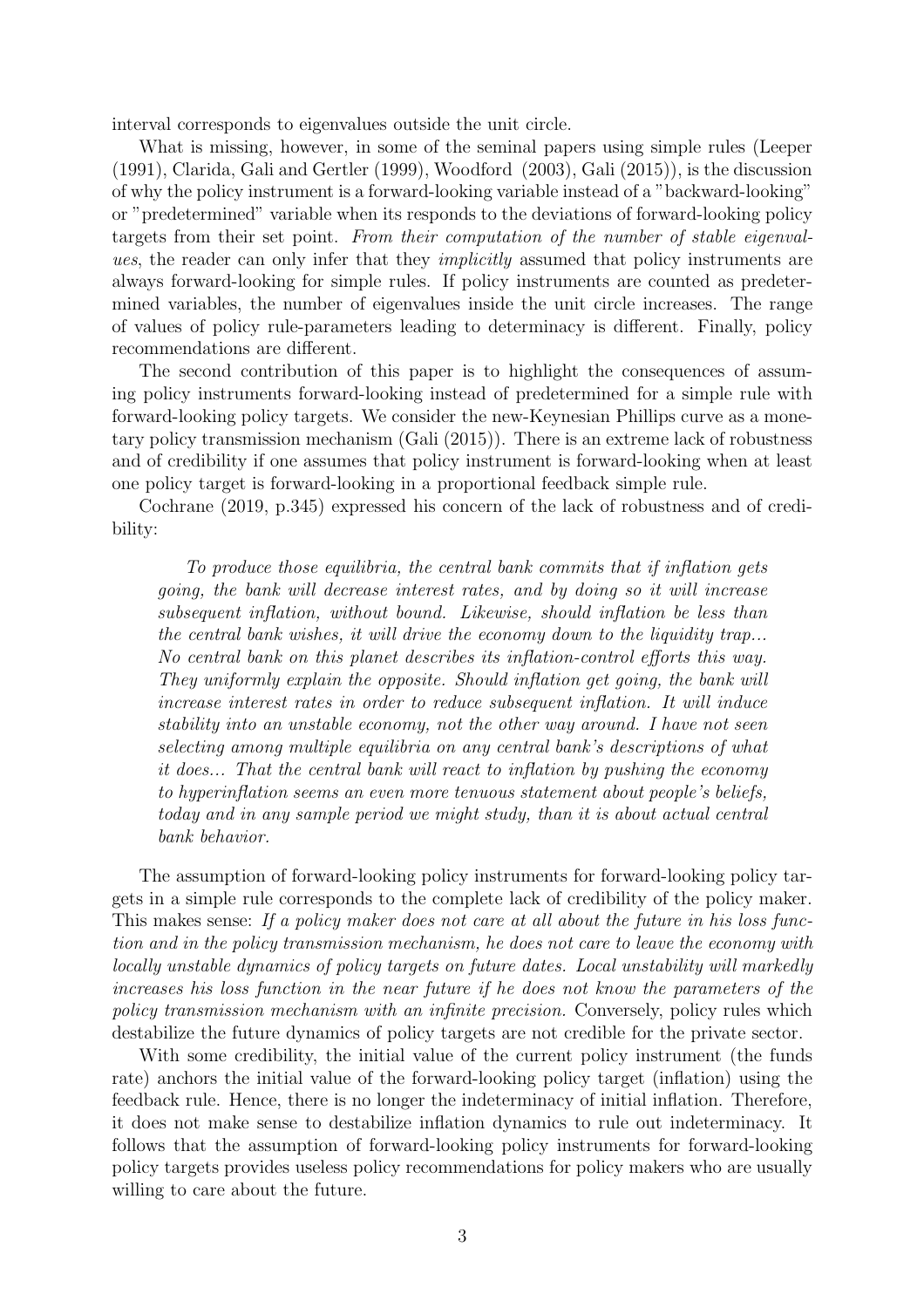Including *ad-hoc* equations such as a simple proportional feedback rule for some agents without leads or lags of the policy instruments, leads to ambiguous and misleading results in rational expectations models. Therefore, introducing an asymmetry between a rational private sector doing intertemporal optimization and an ad-hoc policy rule for policy makers is not a good idea. Modeling the rational behavior of the policy maker would have avoided these lacks of robustness and credibility.

Accordingly, assuming the policy instrument to be backward-looking may correspond to a reduced form of the optimal model of limited commitment, when the policy maker has a non-zero probability to take into account private sector's expectations (Roberds (1989), Schaumburg and Tambalotti (2007))). This maintains an order of stable dynamics (a number of stable eigenvalues inside the unit circle) which corresponds the order of the dynamics of the private sector's policy targets. This guarantees the local stability of the dynamics in the space of the policy targets.

To sum up, the lack of robustness and of credibility of simple rules is an artefact grounded by a never discussed conventional assumption: policy instruments are assumed to be forward-looking when they respond to forward-looking policy targets in proportional feedback simple rules.

The rest of the paper proceeds as follows: Section two recalls the mathematical properties of dynamical models putting a special importance on the concepts of predetermined versus non-predetermined variables, determinacy versus indeterminacy, feedback rules, and the convention of defining the policy instrument as a forward-looking variable. Section three compares the policy maker's solutions assuming either the policy instrument to be predetermined or to be backward-looking for a new-Keynesian Phillips curve and a cost-push shock transmission mechanism. Section four concludes.

# 2 Mathematical modeling and economic interpretation

## 2.1 Predetermined versus non-predetermined variables

One of the first questions when choosing the variables in an economic model is the question of whether these variable are predetermined or not. Some variables, such as the stock of capital, seem to be natural candidates for predetermined variables, for others the decision is more difficult. From a mathematical point of view, any variable can be predetermined or non-predetermined. Blanchard and Kahn's (1980) start their analysis of a dynamical system stating that the matrices **A** and  $\gamma$  of their dynamic model are *ad hoc* given matrices, i.e. not derived from intertemporal optimal choice. The transition matrix A has a given number  $\overline{n}$  of stable eigenvalues inside the unit circle and a remaining number  $\overline{m}$  of unstable eigenvalues outside the unit circle. They define predetermined (backwardlooking) variables and non-predetermined (forward-looking) variables and their model as follows:

"The model is given as follows:

$$
\begin{pmatrix} \mathbf{X}_{t+1} \\ {}_{t}\mathbf{P}_{t+1} \end{pmatrix} = \mathbf{A} \begin{pmatrix} \mathbf{X}_t \\ \mathbf{P}_t \end{pmatrix} + \gamma \mathbf{Z}_t, \qquad \mathbf{X}_{t=0} = \mathbf{X}_0 \tag{1}
$$

where **X** is an  $(n \times 1)$  vector of variables predetermined at t; **P** is an  $(m \times 1)$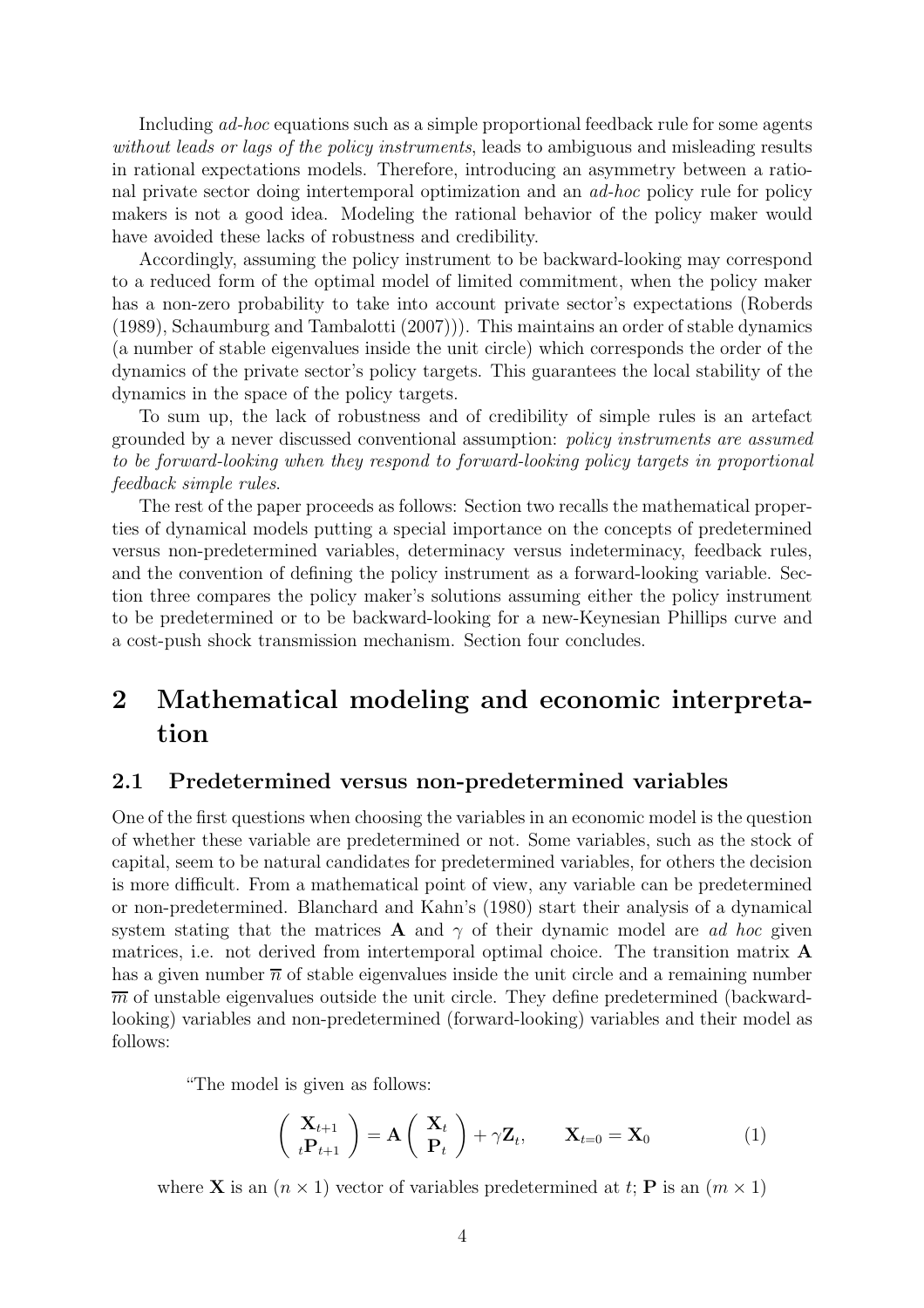vector of variables non-predetermined at t;  $\mathbf{Z}$  is an  $(k \times 1)$  vector of exogenous variables;  ${}_{t}\mathbf{P}_{t+1}$  is the agents expectations of  $\mathbf{P}_{t+1}$  held at  $t$ ;  $\mathbf{A}$ ,  $\gamma$  are  $(n+m) \times$  $(n+m)$  and a  $(n+m) \times k$  matrices, respectively.

$$
{}_{t}\mathbf{P}_{t+1} = E_t \left( \mathbf{P}_{t+1} \cdot \Omega_t \right). \tag{2}
$$

where  $E_t(\cdot)$  is the mathematical expectation operator;  $\Omega_t$  is the information set at date  $t$ ,.... A **predetermined** variable is a function only of variables known at date t, that is of variables in  $\Omega_t$  that  $\mathbf{X}_{t+1} = {}_t \mathbf{X}_{t+1}$  whatever the realization of the variables in  $\Omega_{t+1}$ . A non-predetermined variable can be a function of any variable in  $\Omega_{t+1}$ , so that we can conclude that  $\mathbf{P}_{t+1} = {}_t\mathbf{P}_{t+1}$ only if the realization of all variables in  $\Omega_{t+1}$  are equal to their expectations conditional on  $\Omega_t$ ." Blanchard and Kahn (1980), p.1305.

Blanchard and Kahn (1980) thus assume that the property of whether a variable is predetermined or forward-looking and their respective numbers  $n$  and  $m$  is given. In practice, they allow that n, m,  $\overline{n}$ ,  $\overline{m}$  are discretionary ad hoc choices done by the researcher as it is done by other *ad hoc* linear rational expectations models of the 1970s.

As an example they give an *ad hoc* multiplier accelerator model including only one non-predetermined (or forward-looking or jump) variable: output (example 4). They show that a researcher can choose which economic variable is a predetermined variable (assuming an equation for the dynamics of this variable corresponding to the first line of the system (1)) or a non-predetermined variable (assuming an equation for the dynamics of this variable corresponding to the second line of the system (1)). This choice is independent from an economic criterion such as real versus nominal variables (p.1307):

This example also shows the absence of necessary connection between "real," "nominal" and "predetermined," "non-predetermined".

Set aside this sentence, Blanchard and Kahn's (1980) paper does not provide any economic or mathematical criterion for deciding when a variable is predetermined (with dynamics within the first equation of system  $(1)$ ) or non-predetermined (with dynamics within the second equation of system  $(1)$ ). In their example of the multiplier accelerator model, the demand components of output: consumption, investment and government expenditures may all have been assumed to depend on forward-looking specific expectations of consumption, investment and government expenditures, instead of depending only on aggregate output expectations.

# 2.2 Optimal control and feedback rule

The next choice of the researcher when modeling monetary policy concerns the type of feedback rule of the central bank. Currie and Levine (1985), Leeper (1991), Clarida, Gali and Gertler (1999), Woodford (2003) and Gali (2015) add to Blanchard and Kahn's (1980) dynamic system at least one policy instrument  $i_t$  with non-zero correlation ( $\mathbf{B} \neq \mathbf{0}$ ) with policy targets  $(\mathbf{X}_t, \mathbf{P}_t)$ :

$$
\begin{pmatrix} \mathbf{X}_{t+1} \\ t\mathbf{P}_{t+1} \end{pmatrix} = \mathbf{A} \begin{pmatrix} \mathbf{X}_t \\ \mathbf{P}_t \end{pmatrix} + \gamma \mathbf{Z}_t + \mathbf{B}i_t, \qquad \mathbf{X}_{t=0} = \mathbf{X}_0.
$$
 (3)

In their examples, Kalman controllability, i.e. the property that policy instruments have a direct of indirect effect on the policy target, is satisfied: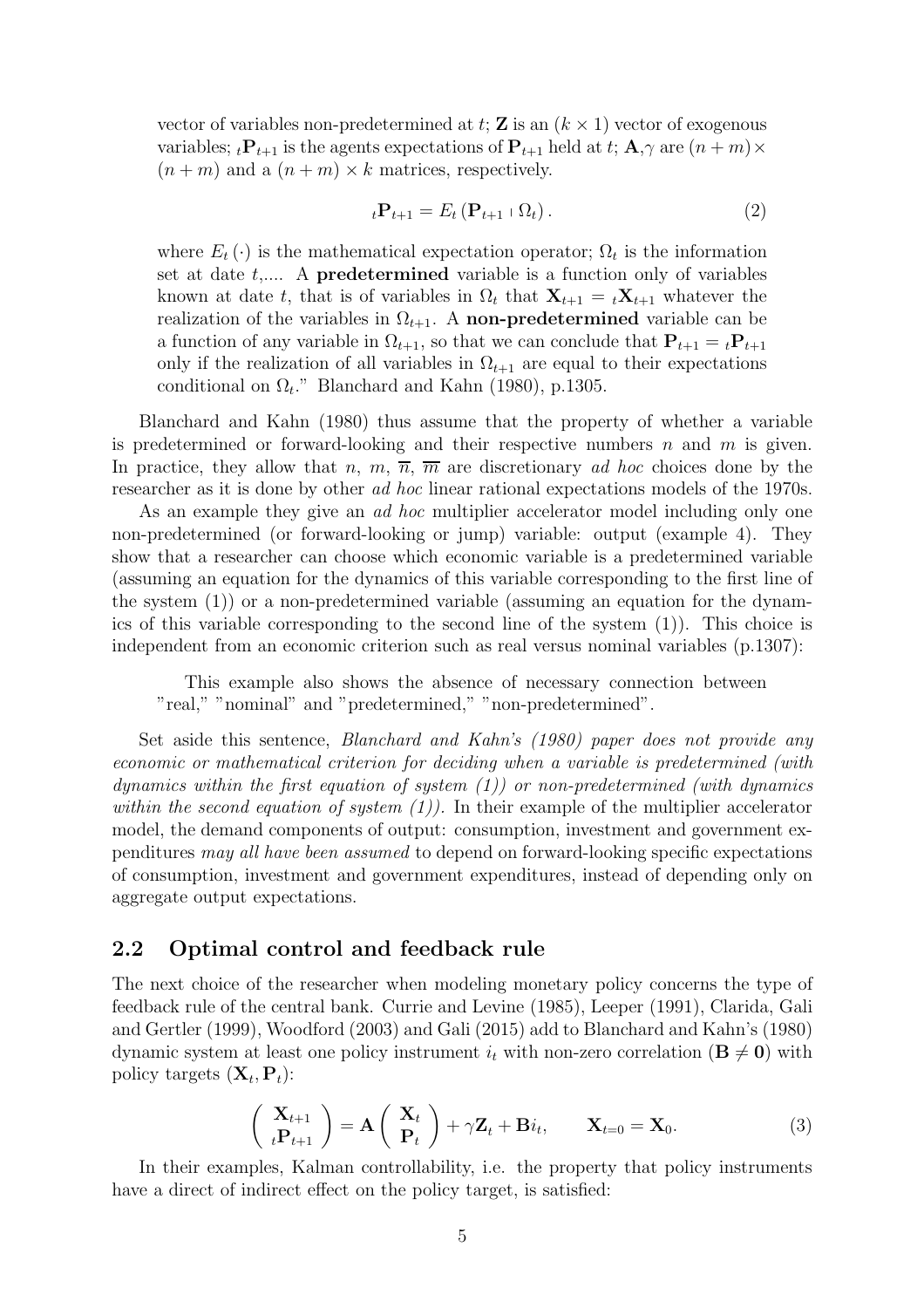# $rank\left(\mathbf{B}, \mathbf{AB}, \mathbf{A}^2\mathbf{B}, ...\mathbf{A}^{n+m-1}\mathbf{B}\right) = n+m.$

The policy maker's rule is assume to be an ad hoc (behavioral) proportional feedback rule or "simple rule" with policy-rule parameters  $\mathbf{F}_X$ ,  $\mathbf{F}_P$  and  $\mathbf{F}_X$ :

$$
i_t = \mathbf{F}_X \mathbf{X}_t + \mathbf{F}_P \mathbf{P}_t + \mathbf{F}_Z \mathbf{Z}_t.
$$
 (4)

Restrictions on the policy-rule parameters are often imposed. For example, Leeper's (1991) interest-rate rule responds only to forward-looking inflation and to an exogenous auto-regressive variable  $(\mathbf{F}_X = \mathbf{0}).$ 

These proportional feedback rules exhibit no dynamics:

- The policy instrument  $i_t$  does not depend on its lagged values  $i_{t-1}, i_{t-2}$ ... It is not included in the set of predetermined variables in the first row of Blanchard and Kahn (1980) system:  $X_{t+1} = A_{nn}X_t + ...$  where  $A_{nn}$  is the upper left  $n \times n$  square block matrix in matrix of matrix A.

- The policy instrument  $i_t$  does not depends on its expected value:  $t_i t_{t+1} = E_t (i_{t+1})$ . It is not included in the set of non-predetermined (forward-looking) variables in the second row of Blanchard and Kahn (1980) system:  ${}_{t}P_{t+1} = A_{mm}P_{t} + ...$  where  $A_{mm}$  is the bottom right  $m \times m$  square (block matrix of matrix **A**.

The following choice of a policy rule, however, would allow the policy instrument to be forward looking or backward looking:

$$
i_{t} = \mathbf{F}_{X}\mathbf{X}_{t} + \mathbf{F}_{P}\mathbf{P}_{t} + \mathbf{F}_{Z}\mathbf{Z}_{t} + \beta_{1}i_{t-1} + \beta_{2}i_{t-2} + \dots + b_{1}E_{t}\left(i_{t+1}\right). \tag{5}
$$

If the policy instrument depends on its lagged value  $\beta_i \neq 0$  and not on its expectation  $b_1 = 0$ , then  $i_t$  is a backward-looking variable. If the variable does not depend on its lagged value  $\beta_i = 0$ , but it depends on its expected value  $b_1 \neq 0$  and the expectations are not adaptive expectations, i.e. its expected value does not depend on the current and lagged values of the policy instrument so that they "cause" the current value  $i_t$ , then  $i_t$ is a forward-looking variable.

In the hybrid case, where the policy instrument does depend on its lagged value  $\beta_i \neq 0$ and also on its expected value  $b_1 \neq 0$ , the policy instrument  $i_t$  is still assumed to be a non-predetermined variable. With one lag  $\beta_1 \neq 0$  and one expected value  $b_1 \neq 0$ , the dynamics of the policy instrument is of order two. Its solution involves one unstable eigenvalue and one stable eigenvalue (Chatelain and Ralf (2018)).

This paper focuses only on the following case. If the feedback rule has no dynamics such that  $\beta_i = 0$  and  $b_1 = 0$ , the above cited definitions of predetermined versus nonpredetermined variables of Blanchard and Kahn (1980) do not imply that the policy instrument is forward-looking when at least one policy target is forward-looking.

#### 2.3 Determinacy versus indeterminacy

An important feature of a rational expectations equilibrium in a dynamic model is the indeterminacy or determinacy of the perfect foresight dynamics. Determinacy requires the steady state equilibrium to be locally unique, whereas in the case of indeterminacy a large number of nonstationary solutions of the dynamical system converging to the steady state exist. Then it is for the individual of no importance which future state of nature he expects because for any choice of today's actions the economy approaches the steady state, no rational decision is possible.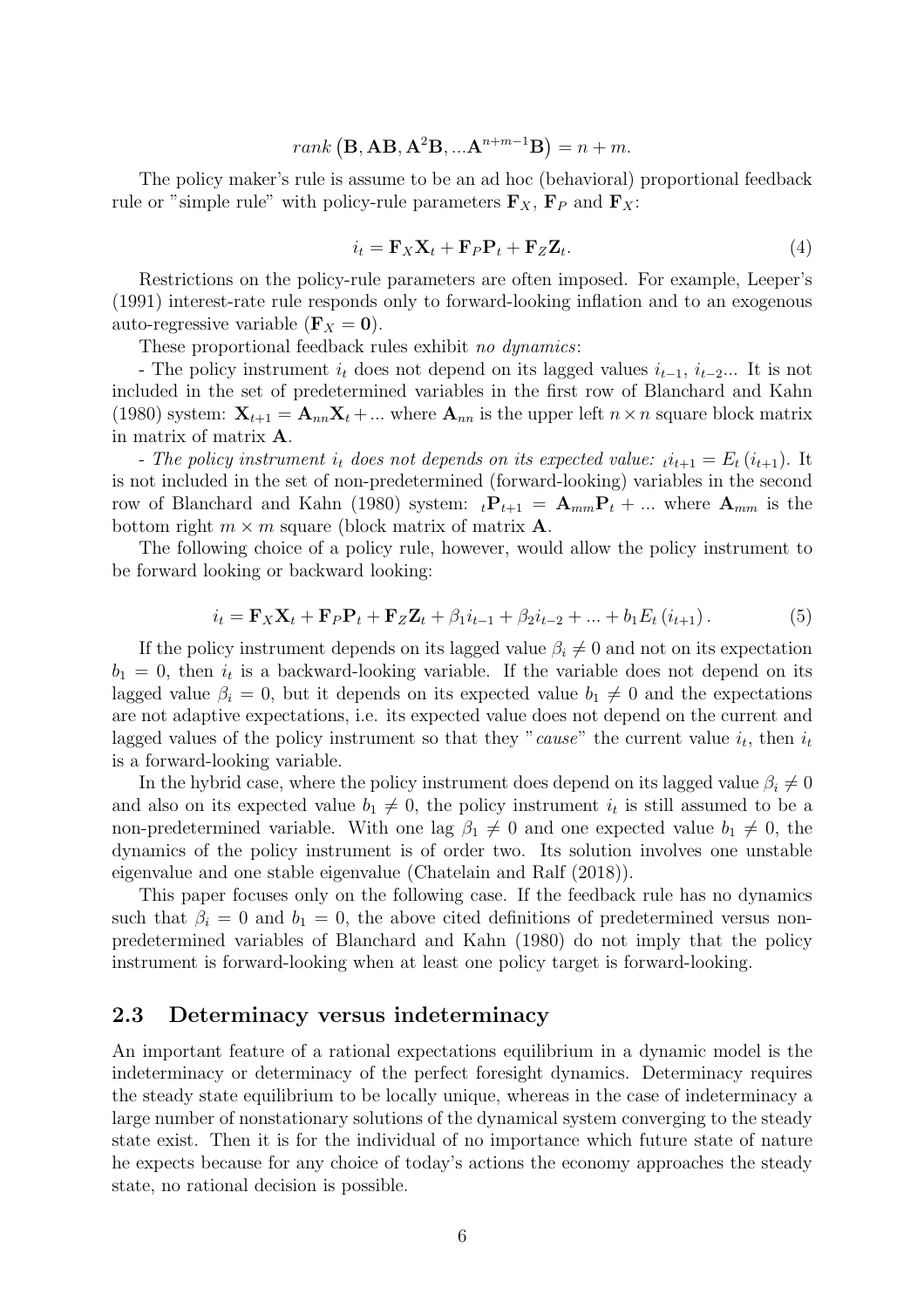To avoid this kind of ambiguity, Blanchard and Kahn (1980) assumed a stability boundary condition in the infinite horizon, by analogy with the infinite horizon transversality optimality condition in optimal control. Because Blanchard and Kahn (1980) model (1) is not necessarily related to intertemporal maximization, their stability boundary condition in the infinite horizon is only an assumption. By contrast, in optimal control, the transversality condition is an optimality condition.

Then, Blanchard and Kahn (1980) derive conditions for determinacy, indeterminacy and for a bounded solution:

"This condition in effect rules out exponential growth of the expectations of  $X_{t+1}$  and  $P_{t+1}$  held at time t. (This in particular rules out "bubbles"...)." Blanchard and Kahn (1980), p.1307.

"Proposition 1: If  $m = \overline{m}$ , i.e., if the number of eigenvalues of **A** outside the unit circle is equal to the number of non-predetermined variables, then there exists a unique solution." Blanchard and Kahn (1980), p.1308.

"Proposition 2: If  $\overline{m} < m$ , i.e., if the number of eigenvalues of **A** outside the unit circle exceeds the number of non-predetermined variables, there is solution satisfying both (1) and the non-explosion condition." Blanchard and Kahn (1980), p.1308.

"Proposition 3: If  $\overline{m} > m$ , i.e., if the number of eigenvalues of **A** outside the unit circle is less than the number of non-predetermined variables, there is an infinity of solutions." Blanchard and Kahn (1980), p.1308.

Optimal intertemporal choice models always satisfy the determinacy condition under adequate concavity and boundary conditions: this has been proven in papers of optimal control before Blanchard and Kahn (1980), such as Vaughan (1970) and Kalman (1960). Blanchard and Kahn's (1980) solution is an extension to ad hoc models (not derived from maximization) of Vaughan (1970) solution of the maximization of a quadratic function subject to linear constraints (linear quadratic regulator, LQR).

"How likely are we to have  $m = \overline{m}$  in a particular model? It may be that the system described by (1) is just the set of necessary conditions for maximization of a quadratic function subject to linear constraints. In this case, the matrix A will have more structure than we have imposed here, and the condition  $m = \overline{m}$  will always hold." Blanchard and Kahn (1980), p.1309.

The matrix  $\mathbf{A}_{2n}$  of the Hamiltonian system of the LQR is symplectic (its transpose is equivalent to its inverse), which implies  $\overline{n} = \overline{m}$ . Its number  $\overline{n}$  of eigenvalues inside is the unit circle is equal to its number  $\overline{m}$  of eigenvalues outside the unit circle. This number is equal to its number n of predetermined state variables and its number  $m = n$ of non-predetermined costate variables.

The linear quadratic model is also a local approximation around an equilibrium of nonquadratic non-linear optimal control problems such as optimal saving and optimal growth models under adequate concavity assumptions. These optimal saving and optimal growth models can be solved by the Lagrange method (but not necessarily) with Hamiltonian systems having the same saddle-point property as the linear quadratic regulator:

"The condition  $m = \overline{m}$  is also clearly related to the strict saddle point property discussed in the context of growth models: the above proposition (1) states in effect that a unique solution will exist if and only if A has the strict saddle point property." Blanchard and Kahn (1980), p.1309.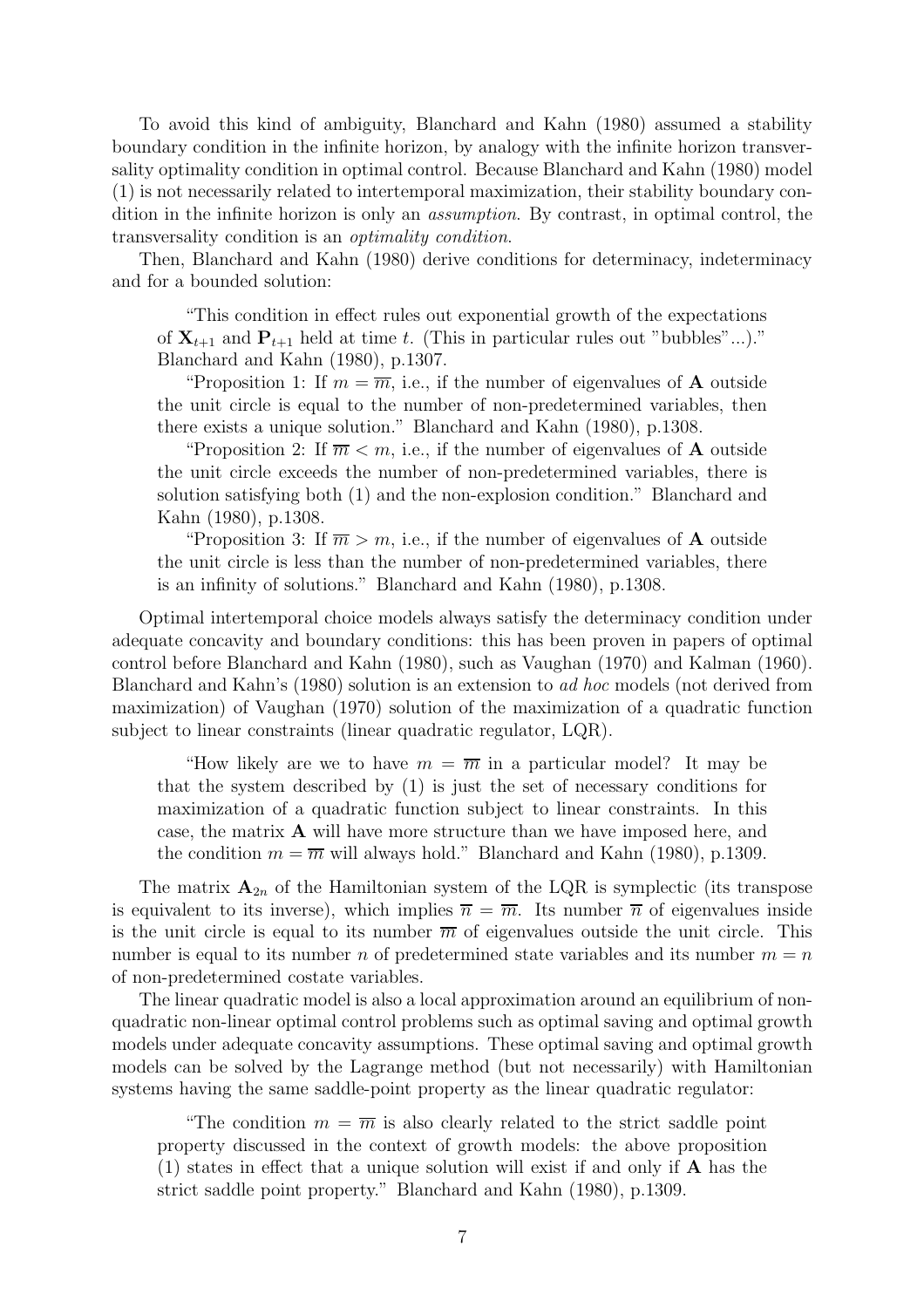Since Blanchard and Kahn (1980) has been published, the macroeconomic theory of dynamic stochastic general equilibrium (DSGE) models shifted to models based on intertemporal optimization of the private sector agents linearized around an equilibrium. Hence, Blanchard and Kahn's (1980) determinacy condition is always fulfilled for the private sector part of the new-Keynesian DSGE models or models of the fiscal theory of the price level.

Blanchard and Kahn's (1980) determinacy condition is only a contribution which matters for ad hoc linear models including forward-looking variables. In linearized DSGE models, Blanchard and Kahn's (1980) indeterminacy condition only matters because of the assumption of policy maker's ad hoc proportional feedback rule ("simple rules") such as a Taylor or funds-rate rule.

# 2.4 The Convention of a Policy Instrument as a Forward-Looking Variable: Leeper (1991)

Leeper's (1991) is one of the first papers where the private sector follows an explicit optimal intertemporal behaviour and where the policy maker behaviour is described by proportional feedback rule. This seminal paper is an example of how was set the convention that a policy instrument is a forward-looking variable when at least one of its policy target is forward-looking in the simple proportional feedback rule.

Leeper (1991) considers an intertemporal frictionless consumption model where the representative household receives every period a constant endowment of consumption goods and saves in public debt or in money. There is no production. Lump-sum taxes and nominal rates of return on bonds can vary over time.

Public debt is a private sector state variable. The accounting stock flow equation for public debt does not involve expected values. Public debt can be deduced to be a predetermined variable even though Leeper does not state this explicitly nor gives its initial condition.

Consumption is the private sector optimal decision variable. It is related to a costate variable. Because the endowment of consumption goods is the same for every period, consumption is also the same in all periods. The Euler conditions boils down to a Fisher equation. The nominal return on bonds less expected inflation is equal to the timeinvariant household's real discount rate.

Final boundary (transversality) conditions are assumed for the stocks of real debt and real balances, but not for inflation. The model is frictionless in the sense that prices are not set by households. Inflation expectations are described as conditional expectation taken with respect to an information set containing all current and past individual variables. Hence, we deduce inflation is a forward-looking variable.

Leeper introduces an ad hoc interest rate rule where the monetary authority sets the current nominal rate as a function of current inflation (which is a forward-looking variable) and an auto-regressive shock with additive normal disturbances (which is a backward-looking variable).

He introduces an ad hoc fiscal rule where the fiscal authority adjusts direct lump-sum taxes in response to the level of real government debt outstanding (which is a backwardlooking variable) and to an auto-regressive shock (which is a backward-looking variable).

He substitutes the nominal rate by the interest rate rule in the Fisher equation. Expected inflation is correlated with current inflation, after elimination of the nominal rate. He substitutes lump-sum tax in the stock-flow accounting equation for public debt.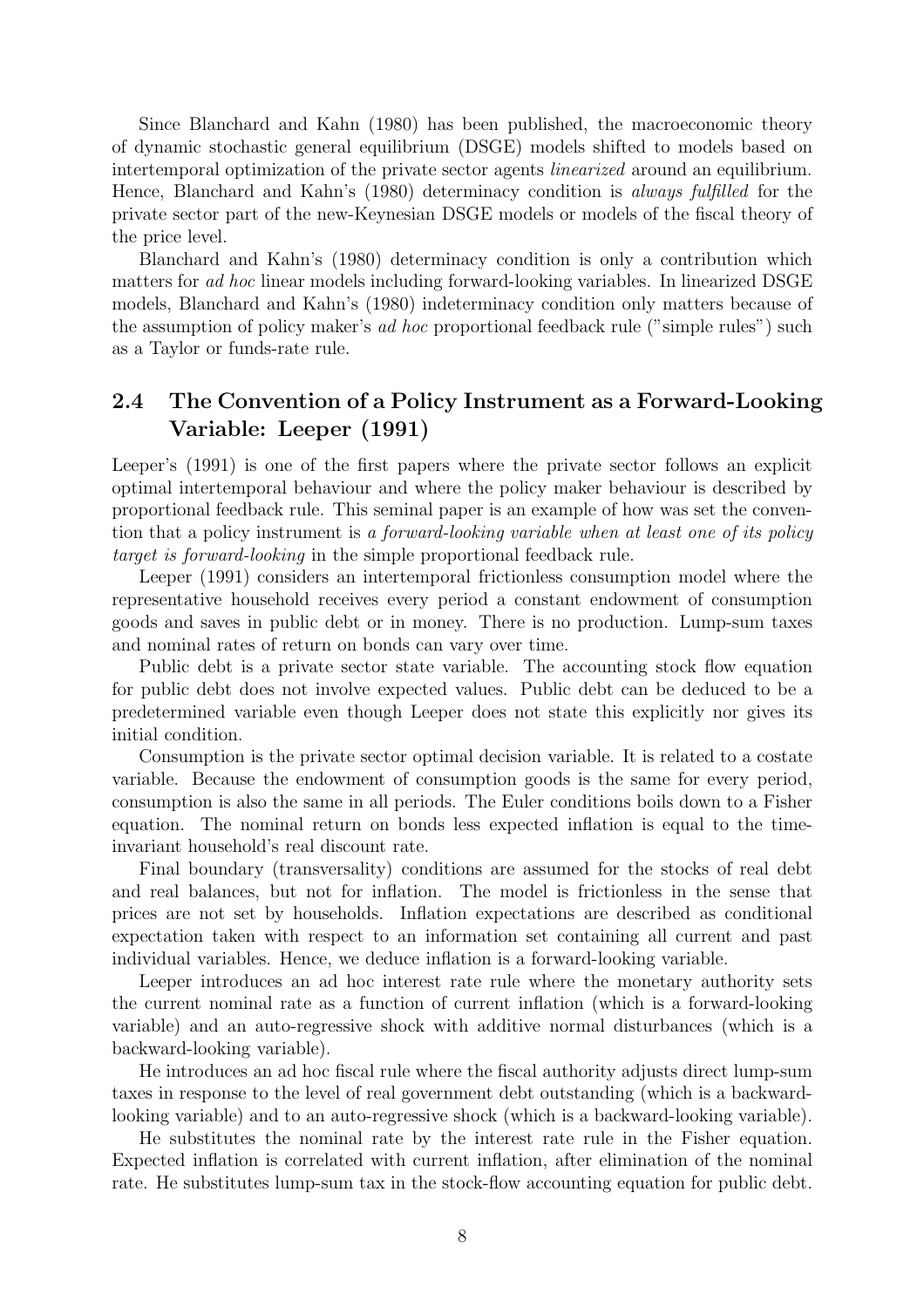He then has two dynamic equations for predetermined public debt and for forward-looking inflation where the policy instruments (nominal funds rate and lump-sump taxes) have been eliminated. He states "A sufficient condition for a unique saddle-path equilibrium is that one root of the system lies inside the unit circle and one root lies outside [Blanchard and Kahn  $(1980)$ ". At this stage only, we deduce that the nominal rates and lump-sum taxes have been assumed to be forward-looking, without any explanation.

This assumption and the determinacy condition implies one root of the system lying inside the unit circle and one root outside the unit circle instead of two roots of the system lying inside the unit circle. Leeper's (1991) determinacy solution implies the local instability of the policy targets dynamics in the space of dimension two of the two policy targets (inflation and public debt).

Finally, the stock of money is a function of the current nominal return without leads or lags of money, hence, without dynamics. Later in the paper it is mentioned to have an initial value. Hence, it is a predetermined variable, by contrast to policy instruments.

# 2.5 The Analogy of Game against Nature versus Dynamic Stackelberg game in Leeper (1991)

Blanchard and Kahn (1980) is a transpose by analogy to ad hoc models of Vaughan (1970) optimal linear quadratic regulator solution, which corresponds to a game against nature. A single agent is controlling the local stability of predetermined state variables given by nature, using forward-looking co-state variables.

We can equally transpose by analogy the Stackelberg dynamic game optimal solution also mentioned as Ramsey optimal policy since Kydland and Prescott (1980). The policy maker is a leader minimizing a loss function which takes into account state variables (from the point of view of the policy maker) which include private sector's predetermined state variables and private sector's forward-looking (co-state) variables. The policy maker will then have its own forward-looking co-state variables for the private sector's predetermined state variables.

The policy maker's co-state variable of a private sector co-state variable corresponds to the marginal value of the policy maker's loss function with respect to this private sector co-state variable (for example, forward-looking inflation). The policy maker first-order condition implies that the policy maker's co-state variable of a private sector forwardlooking variable is predetermined at zero at the initial date. This optimal initial transversality condition provides the initial value of the policy maker's instrument and of the private sector forward-looking variable (for example inflation). As a Stackelberg leader, the policy maker decides (or anchors) optimally the initial value of private sector's jump variables, using the initial value of his policy instrument, if he has at least a minimal credibility.

Transposing Stackelberg dynamic game to a proportional feedback rule where the policy instrument responds to at least one forward-looking private sector variable, the analogy suggests that the policy instrument is a predetermined variable.

In Leeper's model, the nominal rate is controlling the dynamics of forward-looking inflation. From the proportional feedback rule equation without leads or lags of nominal rates, nothing forbids to assume that the nominal rate is a predetermined variable. Then, the initial condition for inflation is found inverting the rule:  $\pi_0 = F^{-1}i_0 + F^{-1}z_0$ , where  $z_0$  is the initial value of the monetary policy shock and F the policy rule parameter.

By contrast, lump-sum tax is controlling the dynamics of predetermined public debt.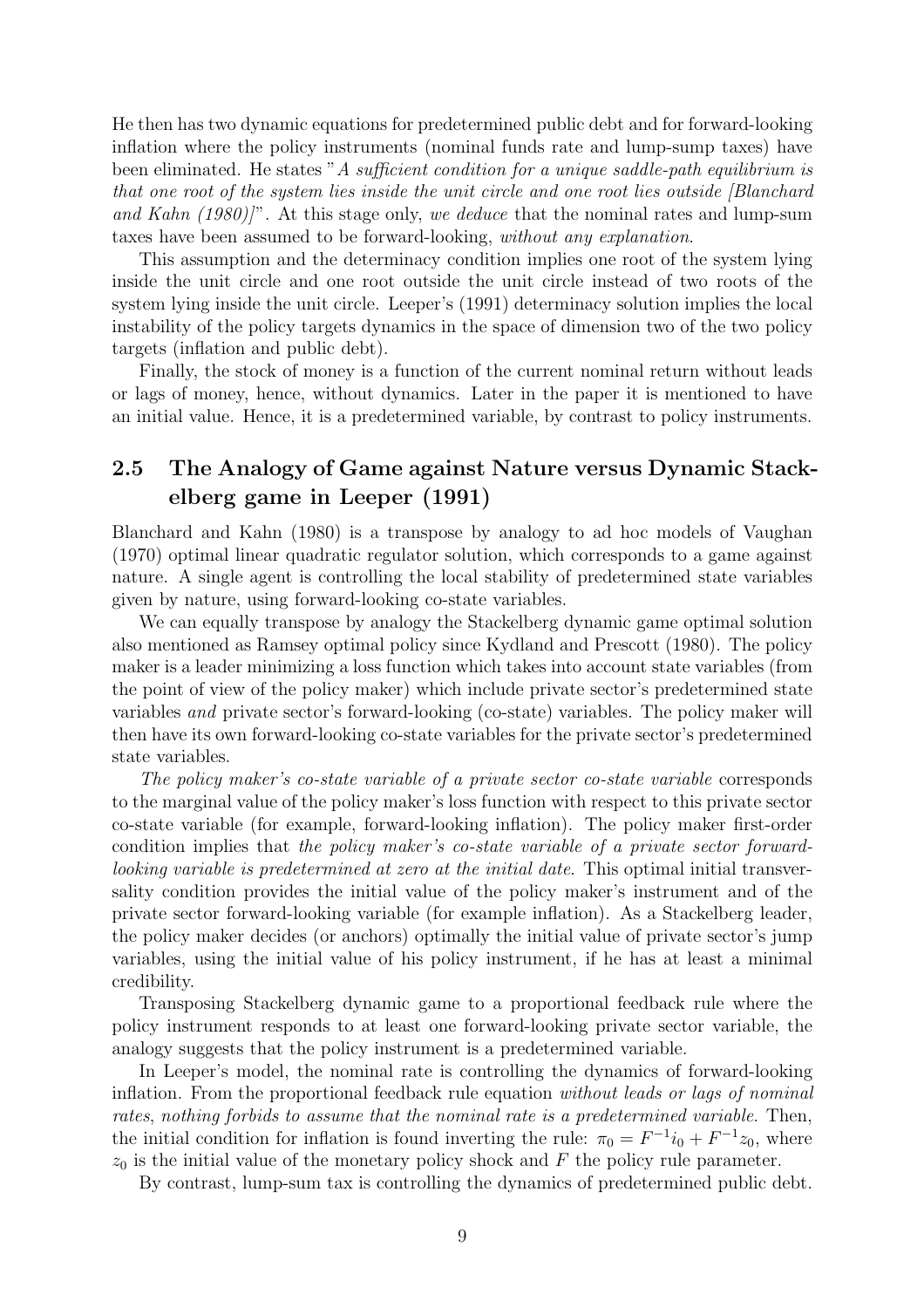The initial value of the lump-sum tax is then a forward-looking variable where the initial value is given by the initial public debt and the initial value of the fiscal shock:  $\tau_0 =$  $Gb_0 + u_0$  where  $z_0$  is the initial value of the monetary policy shock and G the fiscal rule parameter.

If one follows the analogy with a Stackelberg dynamic game, there are two predetermined variables: the private sector's public debt and the policy maker's funds rate. Two roots of the system lie inside the unit circle and satisfy Blanchard and Kahn's (1980) determinacy condition. The dynamic system implies locally stable dynamics in the space of the two policy target variables which has two dimensions, see Chatelain and Ralf (2020a) solution of Leeper's (1991) policy transmission mechanism.

# 3 Example: New-Keynesian Phillips curve

In order to clarify the possible choice of a policy instrument, we will present different scenarios of forward-looking or predetermined instruments in a model where the transmission mechanism is based on the New-Keynesian Phillips curve.

Some researchers may appeal to a criterion based on an analogy with another underlying model in order to ground that policy instruments are forward-looking or predetermined. For example, the criterion: "The central bank can choose its funds rate without any reference to the past" corresponds to the underlying model of discretion in Gali (2015), chapter 5.

Conversely, the case for a predetermined policy instrument so that "The central bank can choose its funds rate with some reference to the past" corresponds to Ramsey optimal policy under quasi-commitment (Schaumburg and Tambalotti (2007)) where the probability of not reneging commitment can be very close to zero, but not exactly zero as it is the case in the discretion model.

## 3.1 Policy transmission mechanism

Following Gali (2015), the monetary policy transmission mechanism is derived from the new-Keynesian Phillips curve:

$$
\pi_t = \beta E_t \pi_{t+1} + \kappa x_t + z_t \text{ where } \kappa > 0, \ 0 < \beta < 1,\tag{6}
$$

where  $x_t$  represents the output gap, i.e. the deviation between (log) output and its efficient level.  $\pi_t$  denotes the rate of inflation between periods  $t - 1$  and t.  $\beta$  denotes the discount factor.  $E_t$  denotes the expectation operator. The cost push shock  $z_t$  includes an exogenous auto-regressive component:

$$
z_t = \rho z_{t-1} + \varepsilon_t \text{ where } 0 < \rho < 1 \text{ and } \varepsilon_t \text{ i.i.d. normal } N\left(0, \sigma_\varepsilon^2\right),\tag{7}
$$

where  $\rho$  denotes the auto-correlation parameter and  $\varepsilon_t$  an exogenous shock, identically and independently distributed (i.i.d.) following a normal distribution with constant variance  $\sigma_{\varepsilon}^2$ <sup>2</sup>. The transmission mechanism can also include an Euler consumption equation (Chatelain and Ralf (2020b)) and a public debt equation (Chatelain and Ralf (2020c)).

The transmission mechanism can be written: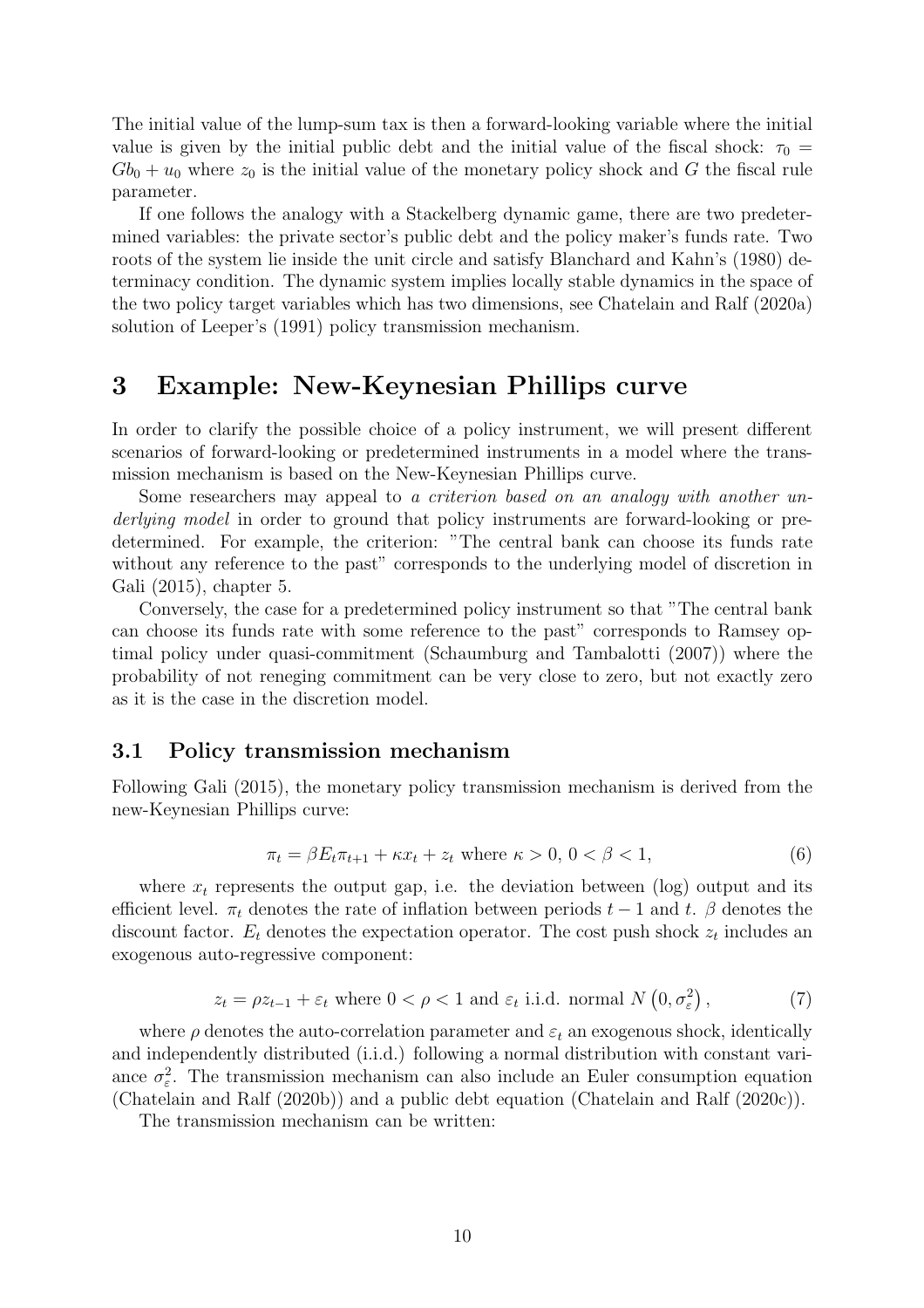$$
\begin{pmatrix} E_t \pi_{t+1} \\ z_{t+1} \end{pmatrix} = \begin{pmatrix} \mathbf{A}_{yy} = \frac{1}{\beta} & \mathbf{A}_{yz} = -\frac{1}{\beta} \\ \mathbf{A}_{zy} = 0 & \mathbf{A}_{zz} = \rho \end{pmatrix} \begin{pmatrix} \pi_t \\ z_t \end{pmatrix} + \begin{pmatrix} \mathbf{B}_y = -\frac{\kappa}{\beta} \\ \mathbf{B}_z = 0 \end{pmatrix} x_t + \begin{pmatrix} 0 \\ 1 \end{pmatrix} \varepsilon_{t+1}.
$$
 (8)

The system is already written in the Kalman canonical form which is defined such that the bottom left block matrix of **A** is equal to zero  $A_{zy} = 0$  and the bottom block matrix of **B** is zero:  $B_z = 0$ . It does not, however, satisfy the Kalman controllability condition:

$$
\mathbf{AB} = \begin{pmatrix} \frac{1}{\beta} & -\frac{1}{\beta} \\ 0 & \rho \end{pmatrix} \begin{pmatrix} -\frac{\kappa}{\beta} \\ 0 \end{pmatrix} = \begin{pmatrix} -\frac{\kappa}{\beta^2} \\ 0 \end{pmatrix}
$$
  

$$
rank(\mathbf{B}|\mathbf{AB}) = rank \begin{pmatrix} -\frac{\kappa}{\beta} & -\frac{\kappa}{\beta^2} \\ 0 & 0 \end{pmatrix} = 1 < n = 2.
$$

To make the system controllable two additional assumptions can be made.

**Assumption 1:** Considering only the first equation, there is one policy target,  $n = 1$ , which leads to the Kalman controllability condition:  $rank(\mathbf{B}_y) = rank(-\frac{\kappa}{\beta})$  $\left(\frac{\kappa}{\beta}\right) = n = 1,$ if  $-\frac{\kappa}{\beta}$  $\frac{\kappa}{\beta} \neq 0$ . If we assume that the slope of the new-Keynesian Phillips curve is not equal to zero:  $\kappa \neq 0$ , then *inflation is controllable by the output gap*. There is a non-zero correlation between the policy instrument (output gap  $u_t$ ) and the expected value of the policy target (inflation  $E_t \pi_{t+1}$ ).

Assumption 2: Considering only the second equation, the Kalman controllability condition is:  $rank(\mathbf{B}_z) = rank(0) = 0 < 1$ . The cost-push shock is not controllable by the output gap. There is a zero correlation between the policy instrument (output gap  $u_t$ ) and the future value of the cost-push forcing variable  $z_{t+1}$ . If we assume that the non-controllable cost-push forcing variable is stationary,  $0 < A_{zz} = \rho < 1$ , then the dynamic system including both equations can be stabilized.

## 3.2 Simple rule with a predetermined policy instrument

Clarida, Gali and Gertler (1999) and Gali (2015, chapter 5) label a rule where the policy instrument is the output gap  $x_t$  and the policy target is forward-looking inflation a "targeting" rule. The policy maker follows a feedback rule where the output gap does not depend on its expectations nor on its lagged values:

$$
x_t = F_{\pi} \pi_t + F_z z_t.
$$

After substitution of the policy rule, we get the following "closed loop" linear system:

$$
\begin{pmatrix} E_t \pi_{t+1} \\ z_{t+1} \end{pmatrix} = \begin{pmatrix} \lambda_{SR} = \frac{1 - \kappa F_{\pi}}{\beta} & \frac{-1 - \kappa F_z}{\beta} \\ 0 & \rho \end{pmatrix} \begin{pmatrix} \pi_t \\ z_t \end{pmatrix} + \begin{pmatrix} 0 \\ 1 \end{pmatrix} \varepsilon_{t+1}.
$$

When the policy instrument is pegged at its long run optimal value  $x_t = 0$  at all dates  $(F_{\pi} = F_z = 0)$ , the dynamics is defined as "open-loop dynamics". Because  $\frac{1}{\beta} > 1$ , the open-loop dynamics of inflation is unstable.

Let us assume that the policy instrument is predetermined with a given initial value of the policy instrument  $x_0$  and of the auto-regressive cost-push shock  $z_0$ . Blanchard and Kahn's (1980) determinacy condition implies two stable eigenvalues. As  $0 < \rho < 1$ ,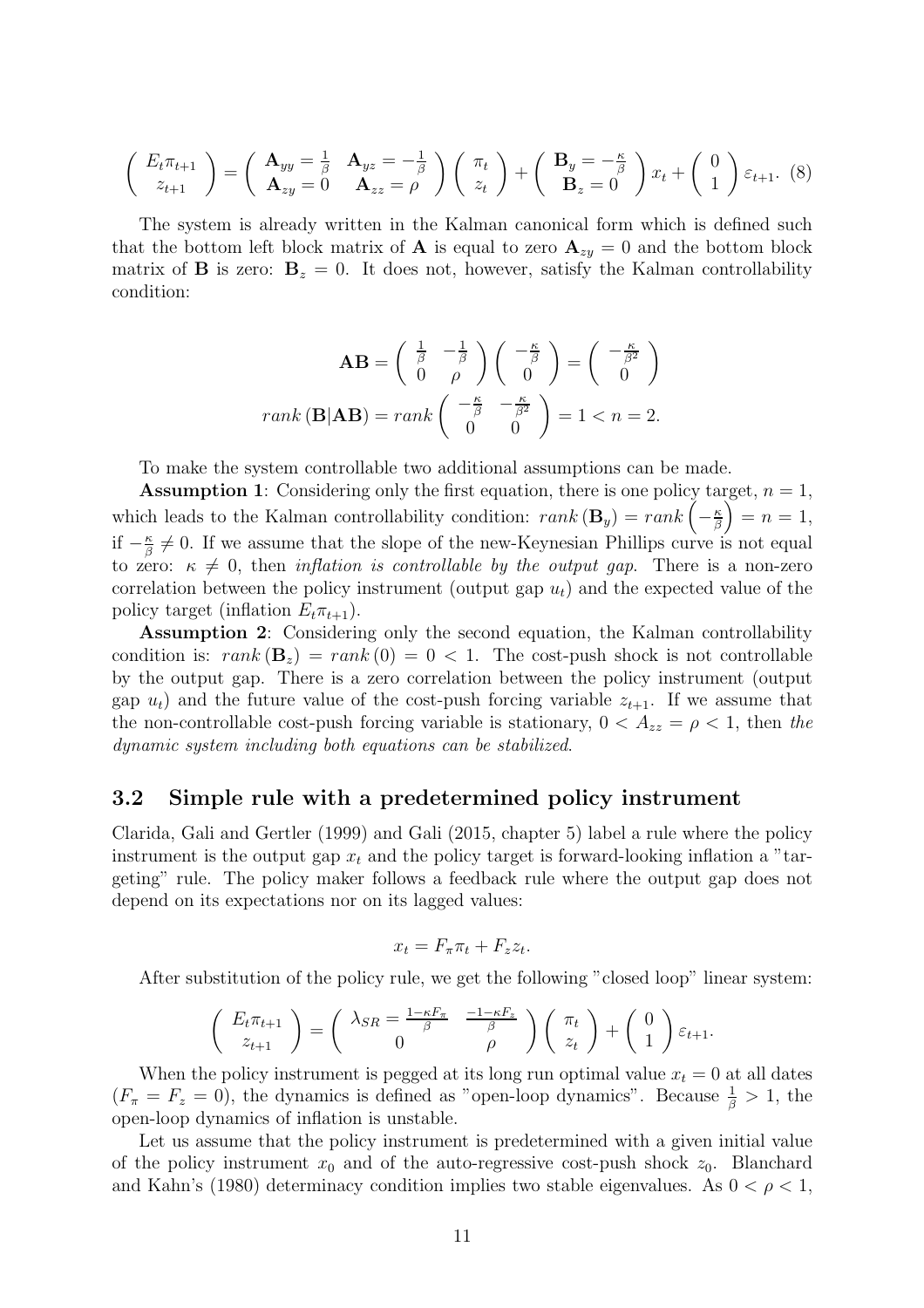this implies  $\Big|$  $1-\kappa F_\pi$ β  $\begin{array}{c} \n\end{array}$ < 1. As a definition, "negative feedback" values of the policy rule parameter  $F_{\pi}$  are such that the closed-loop system has stable dynamics. Blanchard and Kahn's (1980) determinacy condition implies the following "determinacy set"  $D_{NF}$  for the negative-feedback values of the policy-rule parameter for given parameters of the transmission mechanism  $(\beta, \kappa)$ :

$$
F_{\pi} \in D_{NF} = \left\{ F_{\pi} \in \mathbb{R} \text{ such that } \left| \frac{1 - \kappa F_{\pi}}{\beta} \right| < 1 \right\} = \left| \frac{1 - \beta}{\kappa}, \frac{1 + \beta}{\kappa} \right|.
$$

Finally, the policy rule allows to find the initial value of the forward-looking variable.

$$
x_0 = F_{\pi}\pi_0 + F_z z_0 \Rightarrow \pi_0 = F_{\pi}^{-1}x_0 - F_{\pi}^{-1}F_z z_0.
$$

The dynamic system is given in table 1 on the row where  $x_0$  is known.

### 3.3 Ramsey optimal policy with quasi commitment

Schaumburg and Tambalotti (2007) introduce a sequence of policy regimes indexed by  $j$ , in which a policy maker  $j$  may re-optimize, i.e. minimize again its loss function, on each future period with exogenous probability  $1 - q$  strictly below one. The length of their tenure or "regime" depends on a sequence of exogenous i.i.d. Bernoulli signals  $\{\eta_t\}_{t>0}$ with  $E_t[\eta_t]_{t\geq 0} = 1 - q$ , with  $0 < q < 1$ . If  $\eta_t = 1$ , a new policy maker indexed by k takes office at the beginning of time t, otherwise the policy maker j stays on. A higher probability q can be interpreted as a higher credibility. Starting from regime  $j$  till a regime change to  $k$ , the policy maker maximizes the following function:

$$
V^{jk}(u_0) = -E_0 \sum_{t=0}^{t=+\infty} (\beta q)^t \left[ \frac{1}{2} \left( \pi_t^2 + \frac{\kappa}{\varepsilon} x_t^2 \right) + \beta (1-q) V^{jk}(u_t) \right],\tag{9}
$$

s.t. 
$$
\pi_t = \kappa x_t + \beta q E_t \pi_{t+1} + \beta (1 - q) E_t \pi_{t+1}^k + z_t
$$
 (Lagrange multiplier  $\gamma_{t+1}$ )  
 $z_t = \rho z_{t-1} + \eta_t, \forall t \in \mathbb{N}, z_0$  given.

The loss function corresponds to households welfare with  $\alpha = \frac{\kappa}{\varepsilon} > 0$ , where  $\varepsilon = \frac{\kappa}{\alpha} > 1$ is the elasticity of substitution between differentiated goods (Gali (2015)). The policy target is inflation and the policy instrument is the output gap (Gali (2015)). The utility of the central bank if next period objectives change is denoted  $V^{jk}$ . Inflation expectations depend on two terms. The first term with weight  $q$ , is the inflation that would prevail under the current regime  $j$  to which the central bank has made a commitment to. The second term with weight  $1 - q$ , is the inflation that would be implemented under the alternative regime  $k$ , which is taken as exogenous by the current central bank. The key change is that the narrow range of values for the discount factor usually around 0.99 for quarterly data (4% discount rate) is much wider for the "credibility weighted discount factor" of the policy maker:  $\beta q \in [0, 0.99]$ . A policy maker with lower credibility gives more weight to the present and near future welfare losses.

Differentiating the Lagrangian with respect to the policy instrument (output gap  $x_t$ ) and to the policy target (inflation  $\pi_t$ ) yields the first order conditions:

$$
\begin{cases} \frac{\partial L}{\partial \pi_t} = 0 : \pi_t + \gamma_{t+1} - \gamma_t = 0\\ \frac{\partial L}{\partial x_t} = 0 : \frac{\kappa}{\varepsilon} x_t - \kappa \gamma_{t+1} = 0 \end{cases} \Rightarrow \begin{cases} x_t = x_{t-1} - \varepsilon \pi_t\\ x_t = \varepsilon \gamma_{t+1} = \varepsilon (\gamma_t - \pi_t) \end{cases}
$$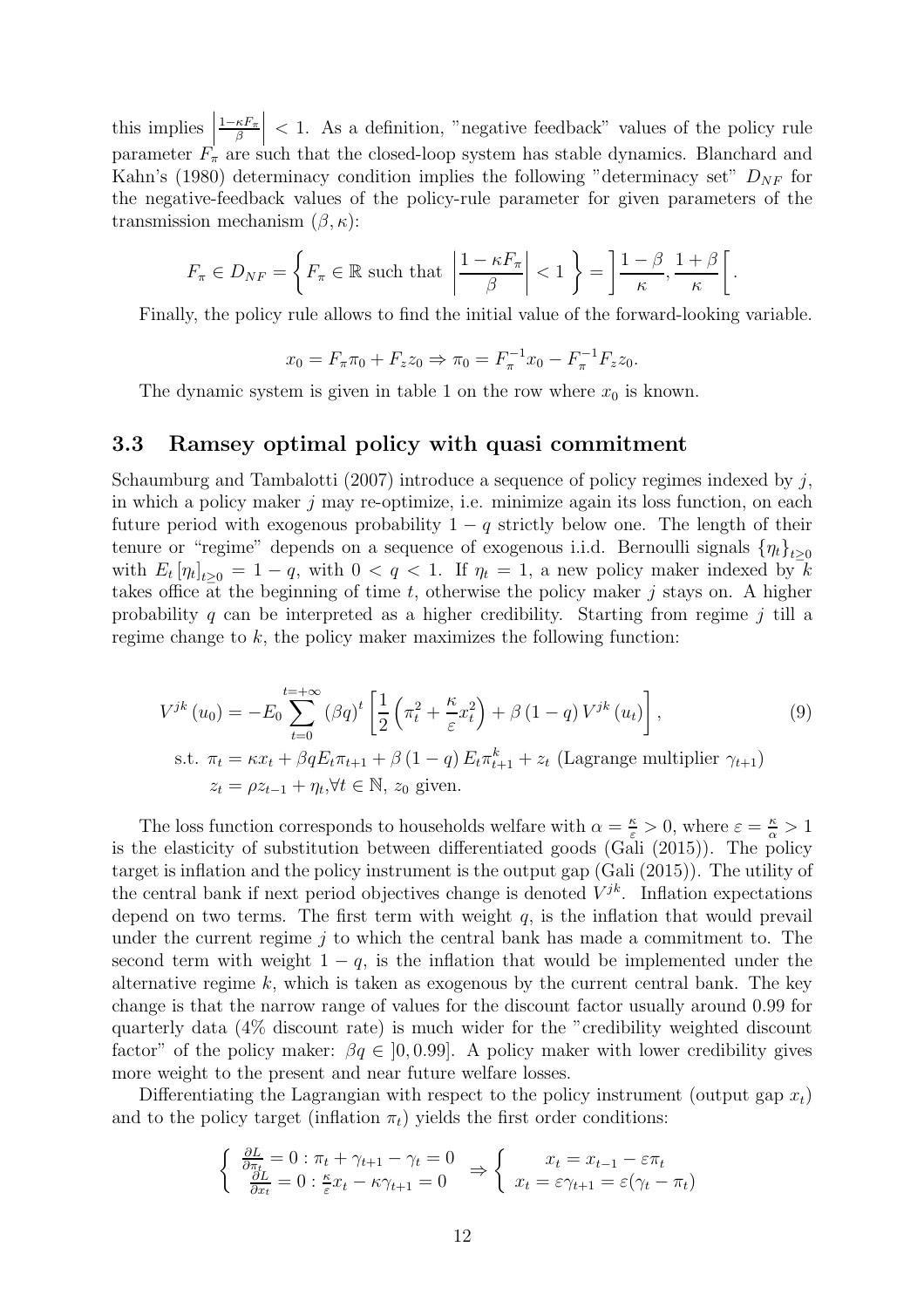$t = 1, 2, ...$  The central bank's Euler equation  $\left(\frac{\partial L}{\partial \pi_t} = 0\right)$  links recursively the future or current value of central bank's policy instrument  $x_t$  to its current or past value  $x_{t-1}$ , because the central bank's relative cost of changing her policy instrument is strictly positive  $\alpha_x = \frac{\kappa}{\varepsilon} > 0$ . This non-stationary Euler equation adds an unstable eigenvalue when analyzing the central bank's Hamiltonian system including three laws of motion of one forward-looking variable (inflation  $\pi_t$ ) and of two predetermined variables  $(z_t, x_t)$  or  $(z_t, \gamma_t).$ 

Using Chatelain and Ralf's (2019) algorithm, the root of the dynamic system, that we denote "*inflation eigenvalue*"  $\lambda$ , is inside an interval belonging to the unit circle for  $\varepsilon \in [1, +\infty[$ :

$$
\lambda = \frac{1 - \kappa F_{\pi}}{\beta q} = \frac{1}{2} \left( 1 + \frac{1}{\beta q} + \frac{\varepsilon \kappa}{\beta q} \right) - \sqrt{\frac{1}{4} \left( 1 + \frac{1}{\beta q} + \frac{\varepsilon \kappa}{\beta q} \right)^2 - \frac{1}{\beta q}} \in \left] 0, \frac{1}{\beta q} \right[.
$$

The optimal policy-rule parameters of a linear quadratic optimal program do not depend on the initial conditions  $(x_0, \pi_0, z_0)$  (Simon (1956)) but only on policy transmission mechanism parameters  $(\beta, \kappa)$  and on the policy maker's cost of changing the policy instrument  $(\alpha > 0)$ :

$$
F_{\pi}^* = \frac{1 - \beta q \lambda}{\kappa} = \varepsilon \frac{\lambda}{1 - \lambda} \text{ and } F_z^* = \frac{-1}{1 - \beta q \rho \lambda} F_{\pi}^*.
$$

This leads to a smaller set  $D_{NF}^* \subset D_{NF}$  when varying the policy maker's preferences for  $\varepsilon \in [1, +\infty]$ :

$$
F_{\pi}^* \in D_{NF}^* = \left\{ F_{\pi}^*(\varepsilon) \in \mathbb{R} \text{ such that } 0 < \frac{1 - \kappa F_{\pi}^*(\varepsilon)}{\beta q} < \frac{1}{\beta q} \text{ for } \varepsilon \in ]1, +\infty[\right\} \subset D_{NF}.
$$

The natural boundary condition minimizes the loss function and leads to an optimal choice of the policy instrument at the initial date. This first order condition is equivalent to state that the Lagrange multiplier (co-state variable) of forward-looking inflation  $\gamma_t$ is a backward-looking variable. It is predetermined at its optimal value equal to zero at the initial date. Because the Lagrange multiplier of inflation is a function of the policy instrument, this implies that the policy instrument is optimally predetermined at the initial date at the value  $x_0^*$ :

$$
\left(\frac{\partial L}{\partial \pi_t}\right)_{\pi=\pi_0} = \gamma_0 = \gamma_0^* = 0 \Rightarrow x_0^* = -\varepsilon \frac{\lambda}{1 - \beta \rho \lambda} z_0.
$$

The policy rule is used to anchor initial inflation  $\pi_0$  on the policy instrument and the initial value of the autoregressive shock:

$$
\pi_0 = F_{\pi}^{*-1} x_0^* - F_{\pi}^{*-1} F_z^* z_0 = -\frac{1}{\varepsilon} x_0^* = \frac{\lambda}{1 - \beta \rho \lambda} z_0.
$$

Expected impulse response functions are given in table 1. For given values of the policy parameter  $\alpha > 0$  and of transmission parameters  $(\beta, \kappa)$ , Ramsey optimal policy has reduced form rule parameters which are *observationally equivalent* to the ones of a simple rule such that  $F_{\pi} = F_{\pi}^* \in D_{NF}^*$ ,  $F_z = F_z^*$ , and a backward-looking (predetermined) policy instrument such that its initial value is  $x_0 = x_0^*$ .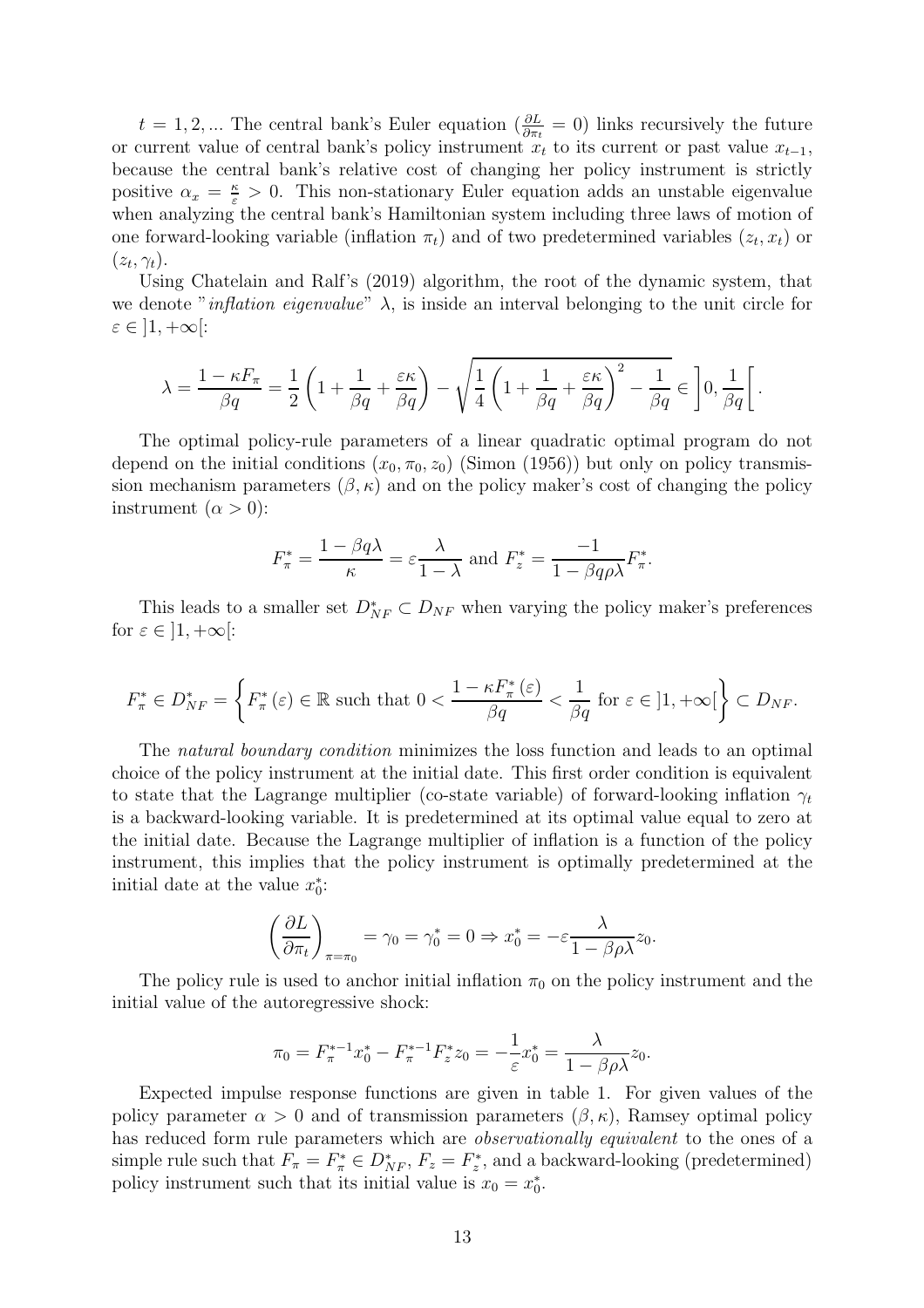Let's now do a thought experiment assuming that inflation is a backward-looking variable with known initial value  $\overline{\pi}_0$  (in mathematics, an "essential natural condition"). The recursive dynamics of the new-Keynesian Phillips curve can now be interpreted as backward-looking, assuming expected inflation is caused by the lagged value of inflation. The only change for optimal policy is that an initial boundary condition is an essential boundary condition  $\pi_0 = \overline{\pi}_0$  instead of a natural boundary condition. This does not change the optimal values of the policy rule parameters  $(F_{\pi}^*, F_{z}^*)$  which do not depend on initial values  $(x_0, \pi_0, z_0)$ . In this case, the optimal policy rule determines the initial value of the policy instrument, knowing the initial value of the policy target:

$$
x_0 = F_{\pi}^* \overline{\pi}_0 + F_z^* z_0.
$$

To sum up, if inflation is forward-looking, its Lagrange multiplier is optimally predetermined. The optimal decision of  $x_0^*$  according to the natural boundary conditions anchors initial inflation  $\pi_0$  using the optimal policy feedback rule.

Conversely, if we do the thought experiment that inflation is backward-looking, its policy maker's Lagrange multiplier is forward-looking. The optimal initial value of the policy instrument  $x_0$  is found using the optimal policy feedback rule: it jumps as a forward-looking variable.

## 3.4 Simple rule with forward-looking policy instrument

In the next step, we assume that both, the policy target and the policy instrument, are forward-looking variables without initial values. The cost-push forcing variable is then the only predetermined variable. Blanchard and Kahn's (1980) determinacy condition leads to the requirement that one eigenvalue should lie strictly inside the unit circle and one eigenvalue outside the unit circle for the closed-loop system. The eigenvalue of the cost push shock is assumed to be inside the unit circle  $0 < \rho < 1$ . Then the policy rule parameter  $F_{\pi}$  for given transmission parameters  $\kappa$  and  $\beta$ , should be chosen such that the eigenvalue of the inflation dynamics of the closed loop system is outside the unit circle:  $\lambda_{SR} = \frac{1-\kappa F_{\pi}}{\beta} > 1$  or  $\frac{1-\kappa F_{\pi}}{\beta} < -1$ . These "positive-feedback" values of the policy-rule parameter enforces the local instability of the closed-loop dynamical system of dimension two.

This implies the following "positive-feedback determinacy set"  $D_{PF}$  which is the complement of the determinacy set  $\mathbb{R}\backslash D_{NF} = \overline{D_{NF}}$  with respect to the case when the policy instrument is backward-looking.

$$
F_{\pi} \in D_{PF} = \overline{D_{NF}} = \left\{ F_{\pi} \in \mathbb{R} \text{ such that } \left| \frac{1 - \kappa F_{\pi}}{\beta} \right| \ge 1 \right\} \Rightarrow
$$

$$
\overline{D_{NF}} = \left[ -\infty, \frac{1 - \beta}{\kappa} \right] \cup \left[ \frac{1 + \beta}{\kappa}, +\infty \right[ .
$$

For given values of the transmission mechanism  $(\beta, \kappa)$ , the policy-rule parameter  $F_{\pi}$  is a bifurcation parameter. Indeed, if  $(\beta, \kappa)$  are not given, they are also bifurcation parameters of the closed-loop system. However, the common practice in new-Keynesian models is to present the determinacy sets  $D_{PF}$  for the feedback-rule parameters (Woodford (2003)).

When  $F_{\pi} = \frac{1-\beta}{\kappa} + \eta$ , with  $\eta$  a small real number, shifts with a small change to  $F_{\pi} = \frac{1-\beta}{\kappa} - \eta$ , the dynamical system shifts from having  $\lambda = \frac{1-\kappa F_{\pi}}{\beta} < 1$  to  $\lambda \geq 1$  which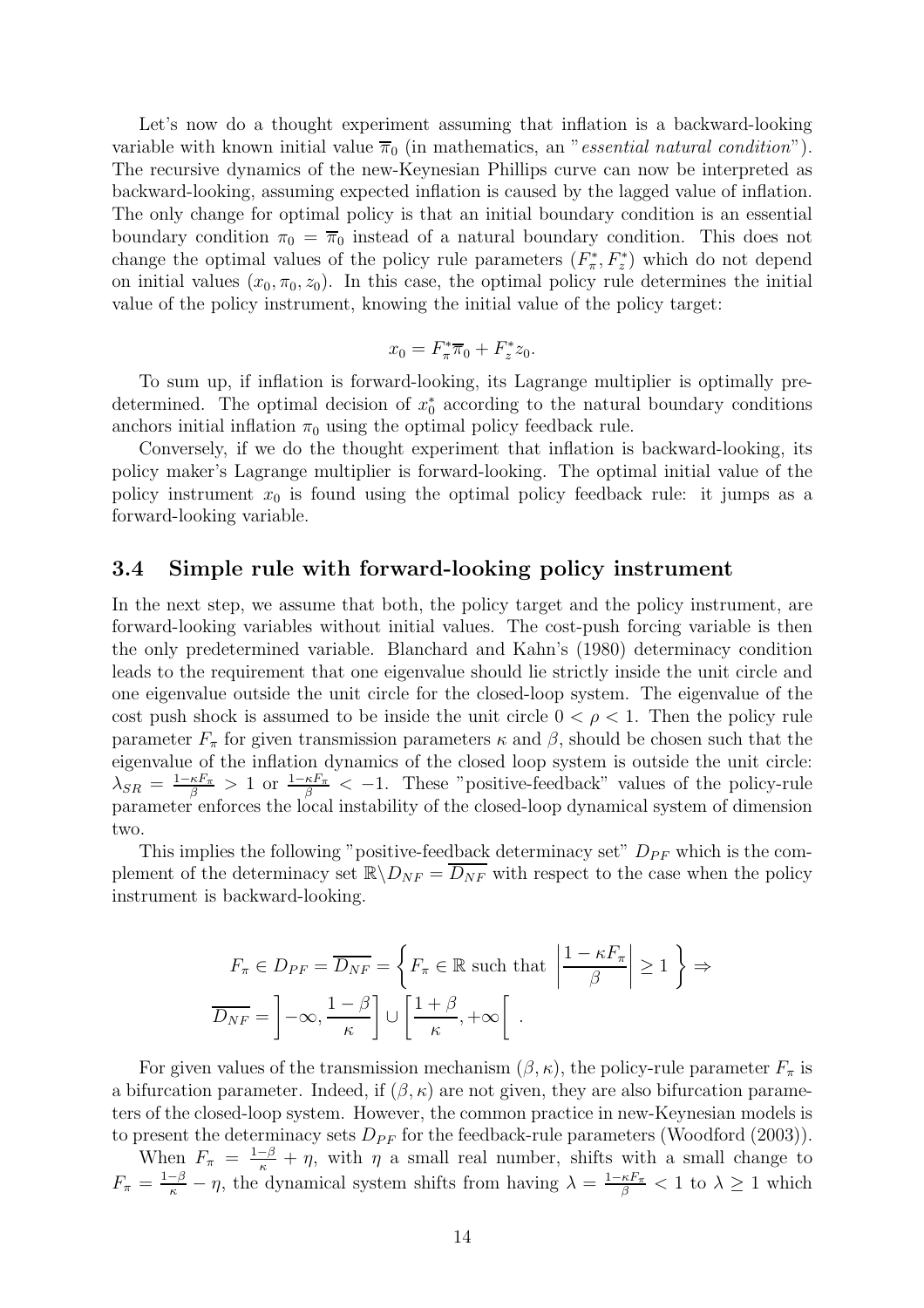corresponds to a saddle-node bifurcation. When  $F_{\pi} = \frac{1+\beta}{\kappa} - \eta$ , with  $\eta$  a small real number, shifts with a small change to  $F_{\pi} = \frac{1+\beta}{\kappa} + \eta$ , the dynamic system shifts from having  $\lambda > -1$  to  $\lambda \le -1$  which corresponds to a flip bifurcation. A bifurcation is a qualitative change of the behavior of the dynamical system.

Both, inflation and the policy instrument (output gap), have to be proportional to the cost-push auto-regressive forcing variable. Then, for identification the policy rule  $F_z$ has to be restricted to zero, as it is useless to respond to two variables when the dynamics evolves in a space of dimension one. Using Blanchard and Kahn's (1980) method, the solution is given by the slope of the eigenvectors of the given stable eigenvalue  $0 < \rho < 1$ of the cost-push shock:

$$
\begin{pmatrix}\n\frac{1-\kappa F_{\pi}}{\beta} & -\frac{1}{\beta} \\
0 & \rho\n\end{pmatrix}\n\begin{pmatrix}\n\pi_t \\
z_t\n\end{pmatrix} = \rho \begin{pmatrix}\n\pi_t \\
z_t\n\end{pmatrix} \Rightarrow \left(\frac{1-\kappa F_{\pi}}{\beta} - \rho\right)\pi_t = \frac{1}{\beta}z_t.
$$
\n(10)

The solution is such that:

$$
\pi_t = \frac{\frac{1}{\beta}}{\frac{1 - \kappa F_{\pi}}{\beta} - \rho} z_t = \frac{1}{1 - \kappa F_{\pi} - \rho \beta} z_t \text{ and } x_t = \frac{\frac{1}{\beta} F_{\pi}}{\frac{1 - \kappa F_{\pi}}{\beta} - \rho} z_t \text{ for } t = 0, 1, 2, ...
$$

The dynamical system is given in table 1 on the third row with  $x_0$  unknown.

### 3.5 Discretion

If the policy maker re-optimizes with certainty in each future periods we call this an infinite-horizon zero-credibility policy. This zero-credibility policy is labeled "discretionary policy" (Clarida, Gali and Gertler (1999)) although there are other definitions of discretionary policy (Chatelain and Ralf (2020d)). It is equivalent to the optimal simple rule for the new-Keynesian Phillips curve.

When the probability of not reneging commitment is exactly zero  $(q = 0)$ , the policy maker's loss function boils down to a *static utility*  $((\beta.0)^0 = 1, (\beta.0)^t = 0, t = 1, 2, ...).$ the policy maker only values the current instantaneous period, as he knows he will be replaced next period, whatever the duration of the next period:

$$
V^{jk}(u_0) = -E_0 \sum_{t=0}^{t=+\infty} (\beta q)^t \left[ \frac{1}{2} \left( \pi_t^2 + \frac{\kappa}{\varepsilon} x_t^2 \right) + \beta (1-q) V^{jk}(u_t) \right] = -\frac{1}{2} \left( \pi_0^2 + \frac{\kappa}{\varepsilon} x_0^2 \right).
$$

In the transmission mechanism, the policy maker knows for sure that another policy maker will take his office. For him, the new-Keynesian Phillips curve boils down to a static Phillips curve where he sets a probability zero of taking into account expected inflation:

s.t. 
$$
\pi_0 = \kappa x_0 + v_0 + (\beta.0) E_t \pi_1
$$
 where  $v_0 = \beta (1 - 0) E_0 [\pi_1^k] + u_0$  with  $u_0$  given.

Gali (2015) interprets this term as follows: "the term  $v_t = \beta E_t [\pi_{t+1}] + z_t$  is taken as given by the monetary authority, because  $z_t$  is exogenous and  $E_t\left[\pi_{t+1}^k\right]$  is a function of expectations about future output gaps (as well as future  $z_t$ 's) which, by assumption,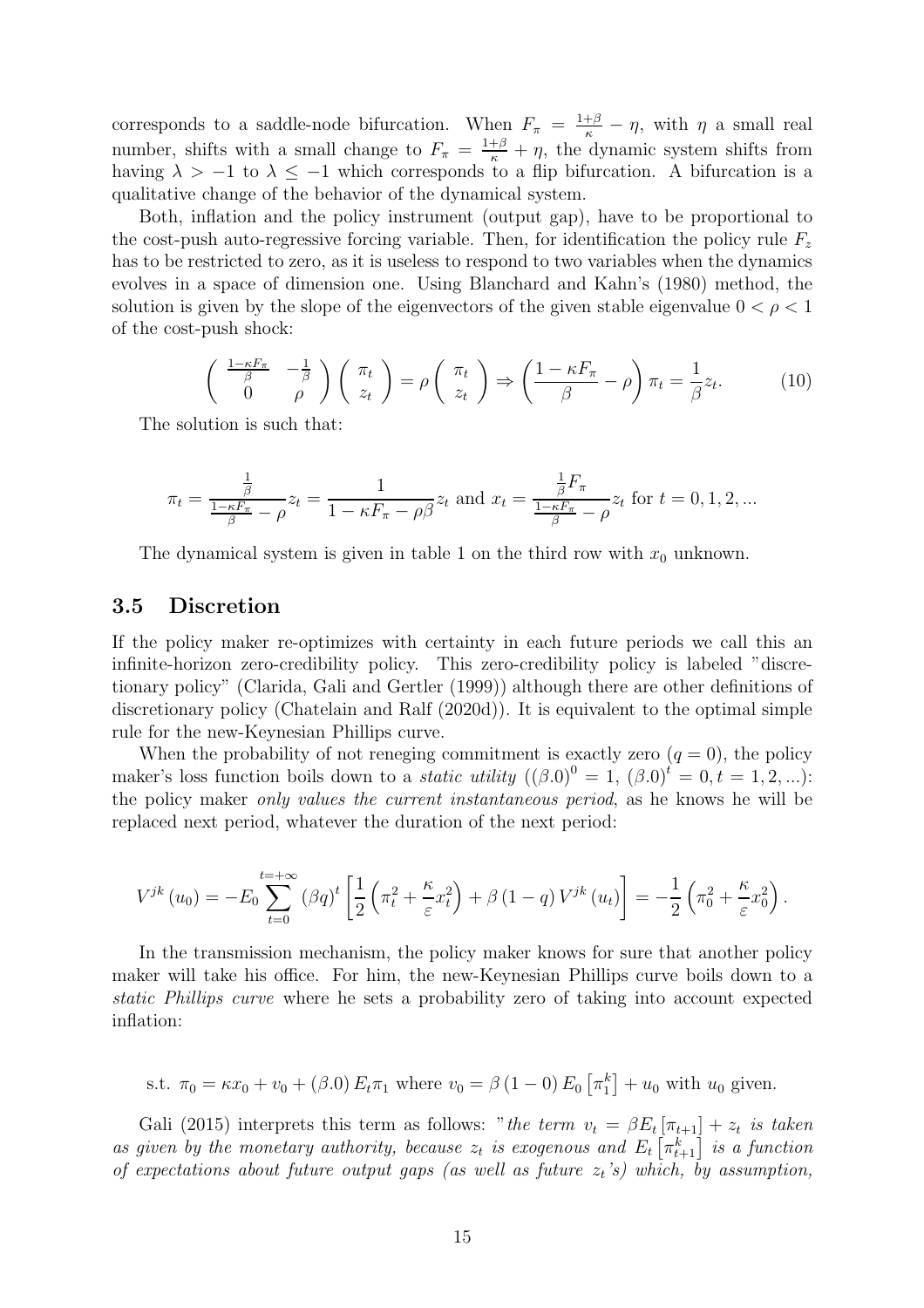cannot be currently influenced by the policymaker".

As expected inflation is not taken into account by the policy maker  $j$ , this removes one order in the dynamics of inflation in the transmission mechanism, which removes one dimension of the dynamical system. Shifting from a dynamic new-Keynesian Phillips curve to a static Phillips curve is the origin of the bifurcation of the dynamical system between the case of extreme discretion  $(q = 0)$  and the alternative case of quasi-commitment  $(q \in [0,1])$ , where at least a non-zero weight is set on expected inflation by the policy maker.

The optimality condition implies a policy rule with perfect negative correlation of the policy instrument (output gap) with the policy target (inflation) with a constant parameter given by the opposite of the household's elasticity of substitution between goods:

$$
x_t = F_{\pi}\pi_t
$$
 with  $F_{\pi} = -\frac{\kappa}{\frac{\kappa}{\varepsilon}} = -\varepsilon \in D_{PF}^* = [-\infty, -1]$  because  $\varepsilon \in [1, +\infty]$ , for  $t = 0, 1, 2, ...$ 

Clarida, Gali and Gertler (1999) and Gali (2015), chapter 5, assume that both, the policy instrument and the policy target, are forward looking and that the cost-push shock is the only predetermined variable. Then Blanchard and Kahn's (1980) determinacy solution is given by the unique slope of the eigenvectors of the given stable eigenvalue  $0 < \rho < 1$  of the cost-push shock:

$$
\begin{pmatrix}\n\frac{1}{\beta} + \frac{\kappa}{\beta} \varepsilon & -\frac{1}{\beta} \\
0 & \rho\n\end{pmatrix}\n\begin{pmatrix}\n\pi_t \\
z_t\n\end{pmatrix} = \rho \begin{pmatrix}\n\pi_t \\
z_t\n\end{pmatrix} \Rightarrow \left(\frac{1}{\beta} + \frac{\kappa}{\beta} \varepsilon - \rho\right) \pi_t = \frac{1}{\beta} z_t.
$$
\n(11)

The discretion solution for the policy target and the policy instrument are both proportional to the only predetermined variable: the cost-push auto-regressive shock:

$$
\pi_t = \left(\frac{1}{1 - \beta \rho + \kappa \varepsilon}\right) z_t \text{ and } x_t = -\varepsilon \left(\frac{1}{1 - \beta \rho + \kappa \varepsilon}\right) z_t.
$$
 (12)

When varying the policy maker's preferences  $(\varepsilon \in ]1, +\infty[$ , a subset  $D_{PF}^*$  of the positive-feedback determinacy set  $D_{PF}$  of the policy-rule parameters is the same as for the simple rule, assuming that both, the policy target and the policy instrument, are forward-looking which corresponds to a reduced form of discretion:

$$
F_{\pi} \in D_{PF}^{*} = [-\infty, -1] \subset D_{PF} = \overline{D_{NF}} = \left[ -\infty, \frac{1-\beta}{\kappa} \right] \cup \left[ \frac{1+\beta}{\kappa}, +\infty \right]
$$

The assumption of forward-looking policy instrument for forward-looking policy target corresponds to a policy maker's static model where the weight on the private sector rational expectations is zero. When setting his policy instrument, the central banker does not care at all about the future.

#### 3.6 Bifurcation and robustness

For all non-zero probabilities of the policy maker to remain in office,  $\{q \in [0,1]\}$ , the monetary policy corresponds to Ramsey optimal policy under quasi-commitment. Even an extremely small level of credibility (e.g. a probability of not reneging commitment equal to  $10^{-7}$ ) still involves taking into account the expectations of inflation by the policy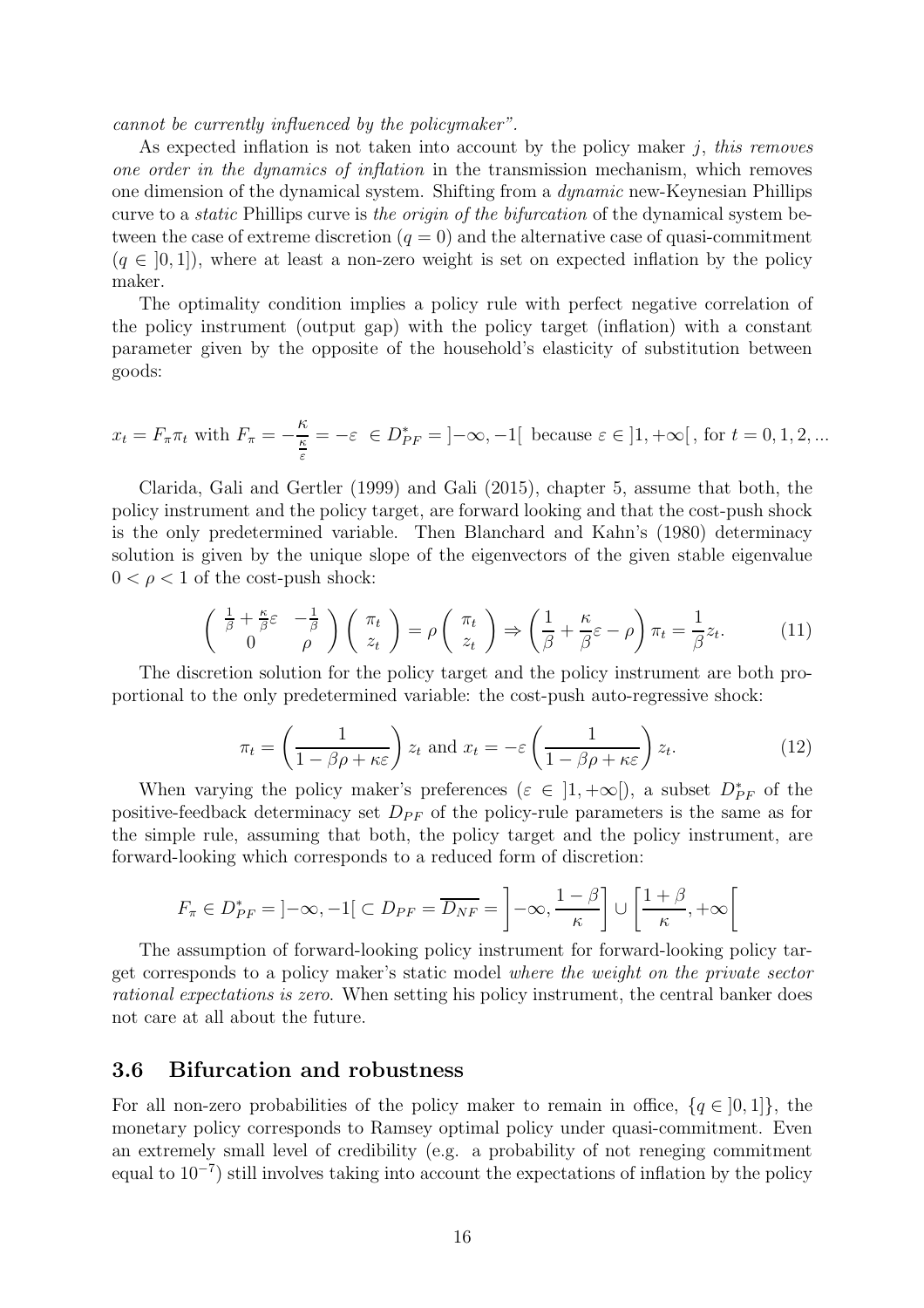maker. This means taking into account an additional dimension of the dynamical system (order two) as compared to extreme discretion. Only the event  $\{q = 0\}$  corresponds to a Dirac distribution, with a zero prior probability for this event.

With quasi-commitment, the probability of not reneging commitment can be infinitely small (near-zero credibility), but it remains strictly positive: for example,  $q = 10^{-7} > 0$ with  $q \in [0, 1]$ , hence  $\beta q \in [0, 0.99]$ . The following table 1 compares the solutions of the different scenarios of backward or forward looking instruments and targets:

Table 1: Expected impulse response functions: Backward-looking policy instrument, Ramsey optimal policy, forward-looking policy instrument.

|                                                               | Expected impulse response functions following $z_0$                                                                                                                                                                                        | $\cdot$ - $\kappa F_{\pi}$ |
|---------------------------------------------------------------|--------------------------------------------------------------------------------------------------------------------------------------------------------------------------------------------------------------------------------------------|----------------------------|
| $x_0$ given                                                   | $\begin{array}{cc} \frac{1-\kappa F_\pi}{\beta}=\lambda & -\frac{1}{\beta}-\frac{\kappa}{\beta}F_z\\ 0 & \rho \end{array} \bigg)^t \left( \begin{array}{cc} -F_\pi^{-1}F_zz_0-F_\pi^{-1}x_0\\ z_0 \end{array} \right)$<br>$\pi_t$<br>$z_t$ | $ \lambda_{IBL} $          |
| $x_0^* = -\varepsilon \frac{\lambda}{1-\beta\rho\lambda} z_0$ | $\frac{1-\kappa F_{\pi}}{2} = \lambda$<br>$-\frac{1}{\beta}-\frac{\kappa}{\beta}F_z$<br>$\frac{\lambda}{1-\beta\rho\lambda}z_0$<br>$\pi_t$<br>$z_t$<br>$z_0$                                                                               | $0<\lambda$                |
| $x_0$ unknown                                                 | $\frac{1-\kappa F_{\pi}}{\beta}=\lambda_{IFL}$<br>$\frac{1/\beta}{\lambda_{IFL}-\rho}z_0$<br>$\pi_t$<br>$-\frac{1}{\beta}$<br>$z_t$<br>$z_0$                                                                                               | $ \lambda_{IFL}  >$        |
| Discretion                                                    | $\frac{1-\kappa F_{\pi}}{2}=\lambda_D$<br>$-\frac{1}{\beta}$<br>$\pi_t$<br>$\frac{1/\rho}{\lambda_{IFL}-\rho}z_0$<br>$z_t$                                                                                                                 | $ \lambda_D  >$            |

Table 2 shows numerical examples for the different scenarios.

**Table 2:** Expected impulse response functions for  $\rho = 0.8$ ,  $\beta = 0.99$ ,  $\varepsilon = 6$ ,  $\kappa =$ 

|                                                               | Expected impulse response functions following $z_0$                                    | $1 - \kappa F_{\pi}$ | $F_{\pi} \in$                        |
|---------------------------------------------------------------|----------------------------------------------------------------------------------------|----------------------|--------------------------------------|
| $x_0 = 0.65z_0$ given                                         | $-F_{\pi}^{-1}F_z z_0 - F_{\pi}^{-1}x_0$<br>$-0.13$<br>0.43<br>$\pi_t$<br>0.8<br>$z_t$ |                      | $0.43 < 1$ 4.51 $\in$ $D_{NF}$       |
| $x_0^* = -\varepsilon \frac{\lambda}{1-\beta\rho\lambda} z_0$ | 0.65<br>$-0.13$<br>0.43<br>$\pi_t$<br>$z_0$<br>$=$<br>0.8<br>$u_t$                     |                      | $0.43 < 1$ 4.51 $\in D_{NF}$         |
| $x_0$ unknown                                                 | $-1.01$<br>1.78<br>1.03<br>$\pi_t$<br>$z_0$<br>$=$<br>0.8<br>$u_t$                     |                      | $1.78 > 1 - 6 \in \overline{D_{NF}}$ |
| Discretion                                                    | $-1.01$<br>1.03<br>1.78<br>$\pi_t$<br>$z_0$<br>=<br>0.8<br>$u_t$                       | 1.78 > 1             | $-6 \notin \overline{D_{NF}}$        |

0.1275 obtained with  $\theta = 2/3$ ,  $1 - \alpha_L = 2/3$ ,  $\sigma = 1$  and  $\varphi = 1$ .

Giordani and Söderlind (2006) demonstrated that the simple-rule solution with forwardlooking policy instruments and forward-looking policy targets does not satisfy robustness to misspecification as defined by Hansen and Sargent (2008). The evil agent of robust control trying to fool the policy maker as much as he can is turned into the most helpful angel agent which tries to help as much as he can the policy maker to save his locally unstable path in the space of policy target variables. Macroeconomists advise policy makers that the local instability of the dynamics of the policy maker's state variables is necessary in order to achieve macroeconomic stabilization. This solution is turning upside down the theories of classic, optimal and robust control and of Stackelberg dynamic games. Its policy recommendations have zero robustness and zero credibility (Cochrane (2019) p.345).

The uncertainty on the knowledge of parameters is strictly restricted, so that the local instability of the equilibrium in the space of n state variables of the solution with forward-looking hypothesis does not matter. A shock on one parameter is instantaneously offset by another shock on another parameter (by the virtue of the angel agent) so that the dynamics of the *n* state variables remains in a stable subset of dimension  $m < n$ .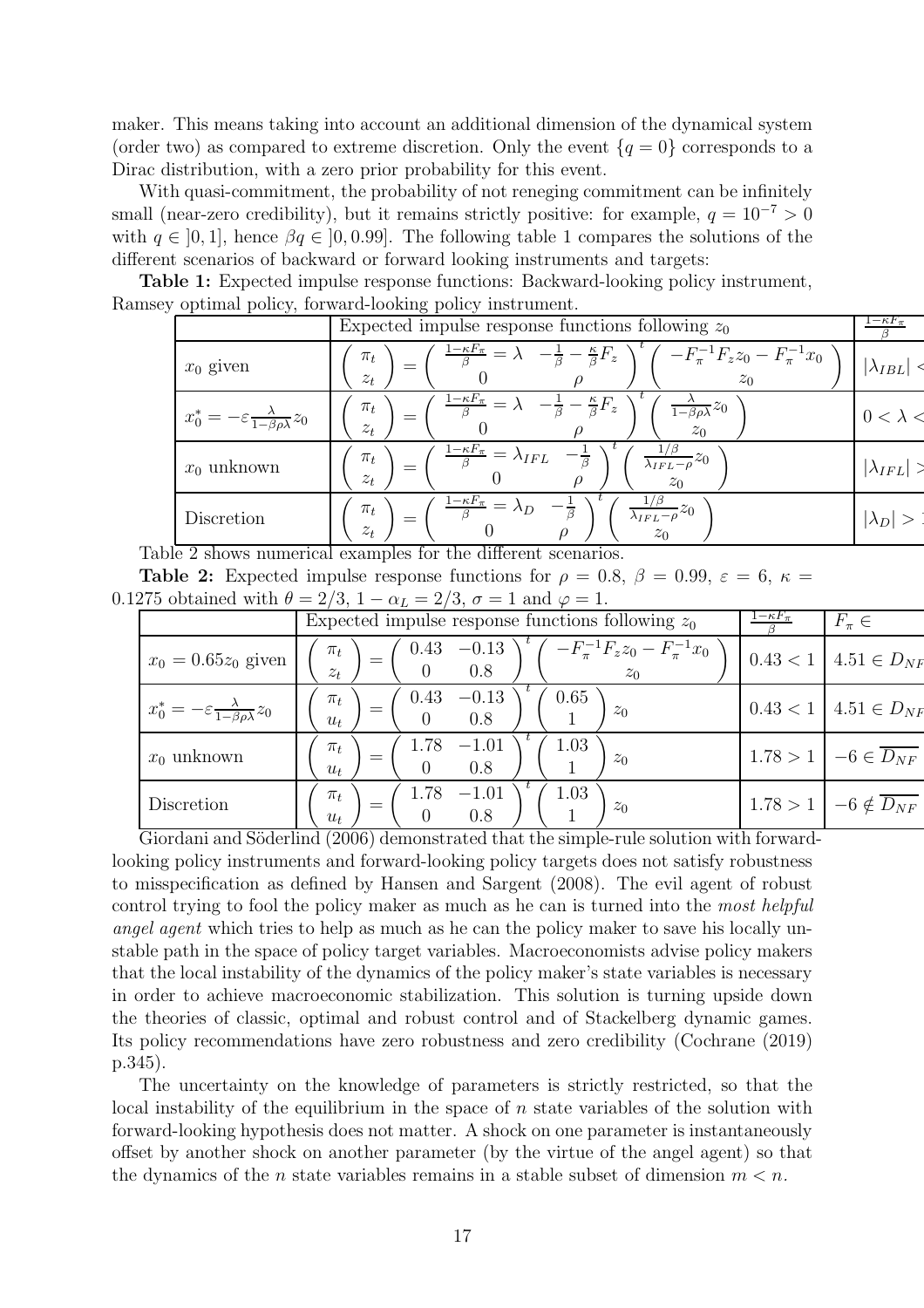In our example, assume that the policy rule  $F_{\pi}$  is chosen by the policy maker and the stable subspace projection parameter  $G$  anchoring inflation on the non-observable cost-push auto-regressive shock is chosen by the private sector.

$$
\pi_t = Gz_t
$$
 and  $x_t = F_{\pi}\pi_t$  with  $G = \frac{1}{1 - \kappa F_{\pi} - \rho\beta}$ .

This solution remains stable only if the uncertainty on the parameters  $\beta_{k}$  and  $\rho$ satisfies this restriction:

$$
\kappa = \frac{1}{F_{\pi}} \left( \frac{1}{G} + \rho \beta - 1 \right).
$$

A deviation of  $\kappa$  should be instantaneously compensated by a deviation of  $\rho\beta$  so that G and  $F_{\pi}$  remain unchanged. There is the underlying assumption of a angel agent who creates an exact negative-feedback correlation between exogenous shocks. Hence, the local instability in the space of policy targets of dimension two does not change the stable dynamics of inflation and of the policy instrument in a subspace of dimension one. When  $\kappa$ ,  $\beta$ ,  $\rho$  vary in continuous intervals of real numbers, this restriction has a probability equal to zero. Robustness of misspecification can also be ruled out by assuming the knowledge of all the parameters of the policy transmission mechanism with infinite precision.

# 4 Conclusion

After having analyzed the different scenarios of forward or backward looking policy instruments and their relation to the policy targets, we will propose two criteria for choosing the appropriate economic model. The first concerns the robustness of the model:

Criterion 1 A model of policy maker's behavior should provide policy recommendations which are robust to misspecification when the policy maker is facing uncertainty on the values of the parameters of the economy. A necessary (but not sufficient) condition is to use negative-feedback policy rule parameters.

The second criterion concerns the way the central bank's behavior is modeled. Simple rules with proportional feedback as used in New-Keynesian DSCG models where a policy instrument responds to forward-looking policy targets does not imply that policy instruments are forward-looking variables. These models are sometimes considered to have better theoretical foundations due to optimal behavior with respect to agent-based models using behavioral simple rules. Consistency implies that this argument of the rational micro-foundation of optimal choice should also apply to the policy maker. The first best method is to abandon once and for all ambiguous simple-rule models and to shift to models of Ramsey optimal policy under quasi-commitment. If simple rules are still assumed as a second best theory, the outcome of their model should be as close as possible to Ramsey optimal policy under quasi-commitment.

Criterion 2 Simple-rule parameters should be reduced forms of the rules of Ramsey optimal policy under quasi-commitment, which would imply a minimal robustness to misspecification and a minimal credibility of stabilization policy.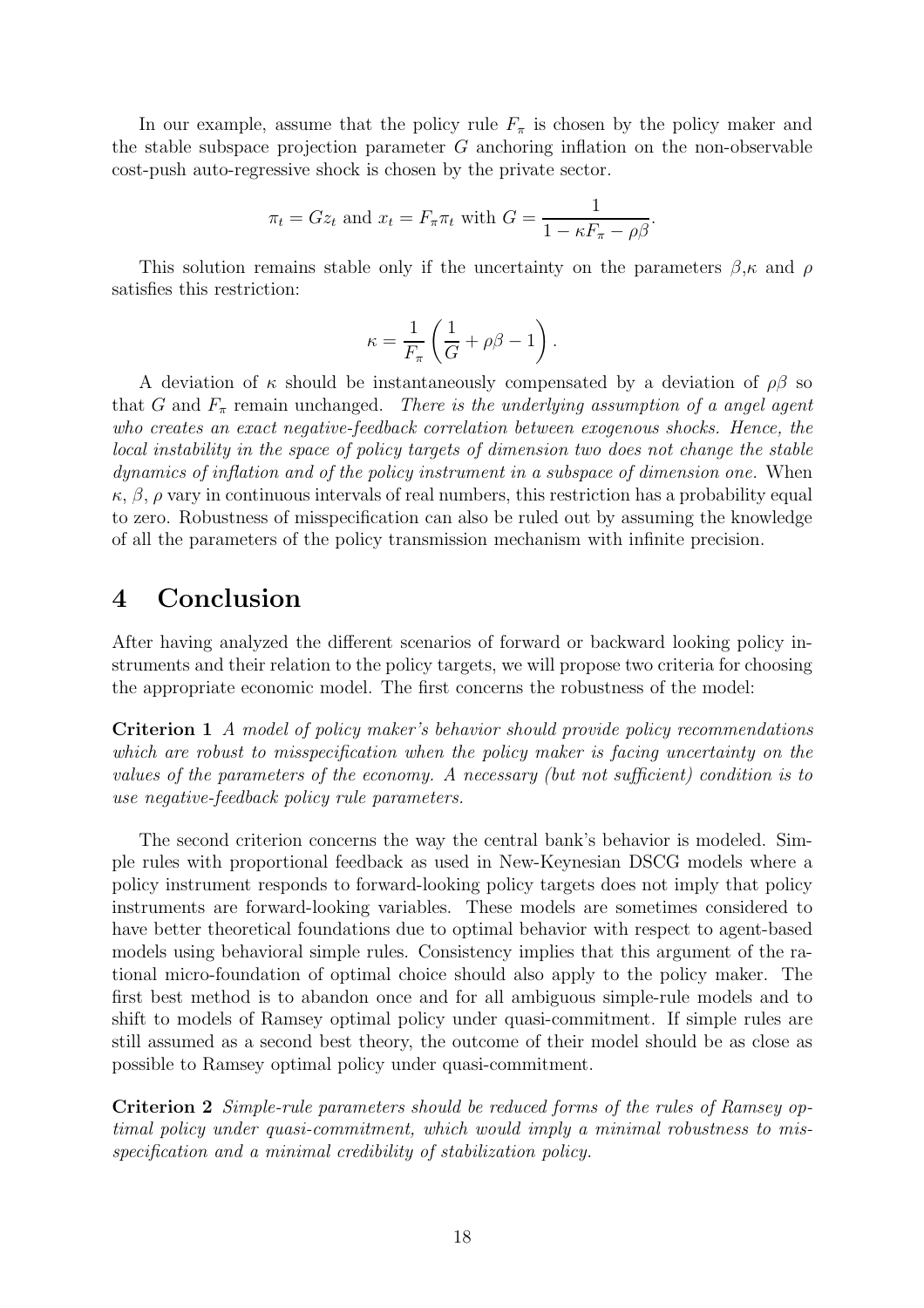As seen in the example, this criterion can be satisfied with the backward-looking hypothesis for a range of values of the policy-rule parameters.

This paper suggest that new-Keynesian DSGE models and the fiscal theory of the price level are currently locked in to the inferior technology path of having chosen the convention of forward-looking policy instrument if policy targets are forward-looking, as it happened for QWERTY typewriter keyboard with respect to DVORAK (David (1985)).

# References

- [1] Blanchard O.J., Kahn C. [1980], The solution of linear difference models under rational expectations. Econometrica, 48, 1305-1311.
- [2] Benhabib J., Schmitt-Groh´e S., Uribe M. [2001a], The perils of Taylor rules, Journal of Economic Theory 96,40–69.
- [3] Benhabib J., Schmitt-Groh´e S., Uribe M., [2001b], Monetary policy and multiple equilibria, American Economic Review, 91, 167–186.
- [4] Benhabib J., Schmitt-Grohé, S., Uribe M., [2003], Backward-looking interest-rate rules, interest-rate smoothing, and macroeconomics instability, Working paper 9558. NBER.
- [5] Chatelain J. B., Ralf K. [2018], Publish and Perish: Creative Destruction and Macroeconomic Theory, History of Economic Ideas, 26, 65-101.
- [6] Chatelain J. B., Ralf K. [2019], A Simple Algorithm for Solving Ramsey Optimal Policy with Exogenous Forcing Variables, Economics Bulletin, 39(4), 2429-2440.
- [7] Chatelain J. B., Ralf K. [2020a], Ramsey Optimal Policy versus Multiple Equilibria with Fiscal and Monetary Interactions, *Economics Bulletin*, 40(1), 140-147.
- [8] Chatelain J. B., Ralf K. [2020b], Hopf bifurcation from new-Keynesian Taylor rule to Ramsey optimal policy, Macroeconomic Dynamics, online 17 January.
- [9] Chatelain J. B., Ralf K. [2020c], Ramsey Optimal Policy in the New-Keynesian Model with Public Debt, Macroeconomic Dynamics, Forthcoming.
- [10] Chatelain J. B., Ralf K. [2020d], How Macroeconomists Lost Control of Stabilization Policy: Towards Dark Ages, European Journal of the History of Economic Thought, 27(6), 938-982.
- [11] Clarida R., Gali J., Gertler M. [1999], The science of monetary policy: a new Keynesian perspective, Journal of Economic Literature, 37, 1661-1707.
- [12] Cochrane J. H. [2019], The Fiscal Theory of the Price Level, Manuscript. URL https://faculty. chicagobooth. edu/john.cochrane.
- [13] Currie, D., Levine, P. [1985], Macroeconomic policy design in an interdependent world. In: Buiter, W. H., & Marston, R. C. (eds.), International Economic Policy Coordination, Cambridge, Cambridge University Press, 228-273.